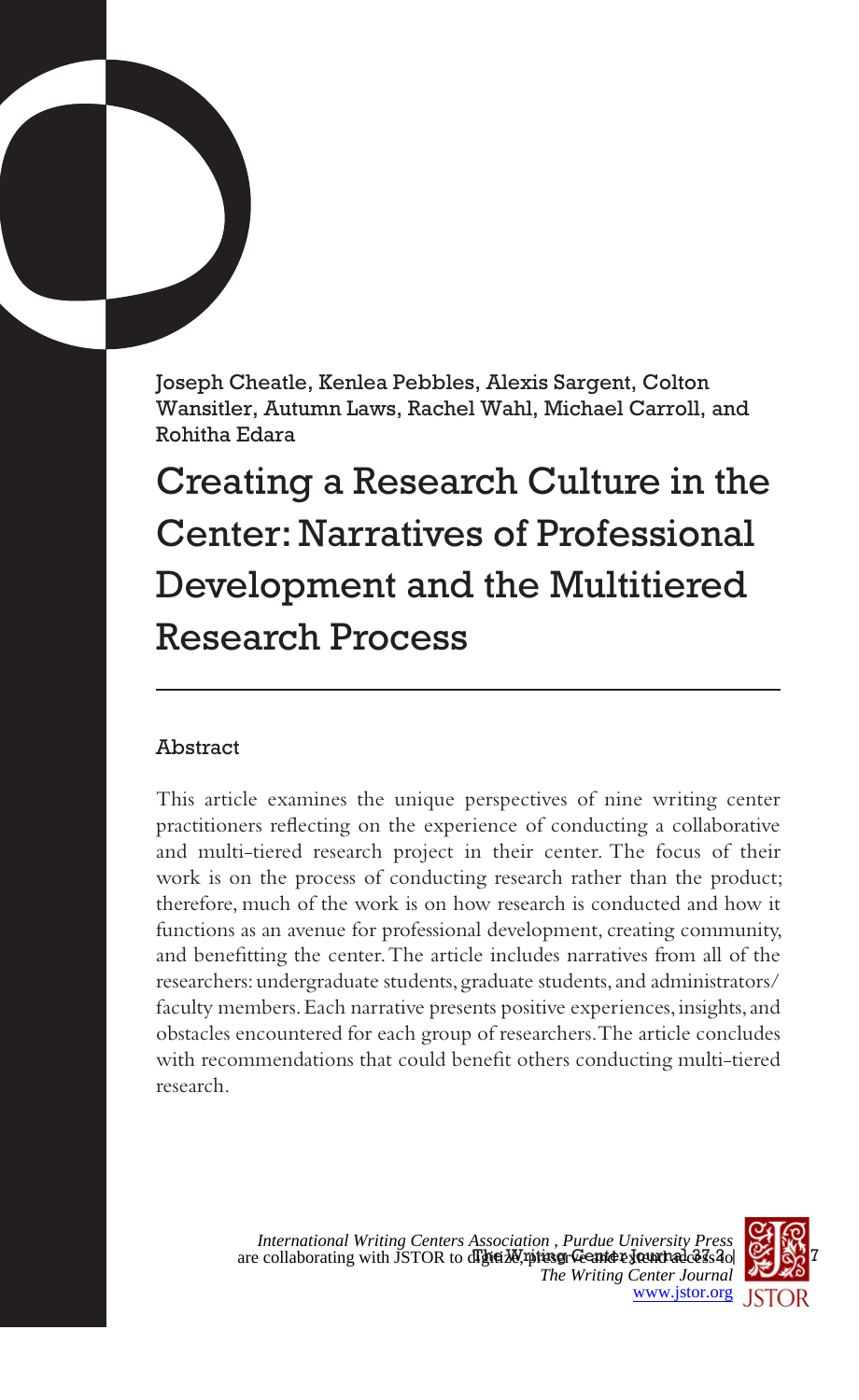#### Introduction

Almost twenty years ago, Elizabeth Boquet (1999) noted that peer tutors were often left out of the knowledge-making processes of the center, treated more as objects than as subjects. She wrote that

conclusions are drawn *about* peer tutors, information is produced *for*  peer tutors, but rarely are these things created *by* peer tutors. Tutors are often objectified and essentialized in the literature devoted to them. In this way, tutors are disallowed a voice in the literature that pertains most directly to them. (p. 18)

While more scholarship produced by tutors has been published since Boquet wrote these words, her observations about tutors' voices still have relevance today as we think about professionalization. Christopher Ervin (2016b) highlights the field's lack of understanding about how students' engaging in research affects their professional development (pp. 39–40). Considering writing center research from a different angle, Stephen Ferruci and Susan DeRosa (2010) write that a sustainable history for writing centers is not one that follows a hierarchical model but instead "should be created democratically and allow participants' voices to effect changes in the writing center's structure and programs" (p. 22). Considering these methodological research gaps, we at the Michigan State University Writing Center wanted to create a project that included as many different voices as possible and helped promote professionalization; we thus included each of the different academic levels of people working in the center: an administrator/faculty member, graduate students, and undergraduate students. To ensure and promote equality, it was especially important that graduate and undergraduate researchers felt that their voices were heard and that they could provide input, ask questions, and challenge ideas. The following essay describes the *process* of conducting a research project, rather than a *product*, and argues that a key consideration of writing center research is that it must be completed by writing center practitioners of all hierarchical levels in the center. Projects that incorporate a broad range of researchers can result in mentoring opportunities, hands-on learning about the field, and the transfer of knowledge between researchers. We are calling this type of research *multitiered*, as it includes members from different academic levels and positions.

In what follows, we include three separate narratives: one by the administrator/faculty member, one by the graduate students, and one by the undergraduate students. We have chosen to separate the narratives, rather than create one narrative, to highlight the different experiences based on where a person might be in the center as well as the roles and responsibilities they may have. Each narrative presents positive experiences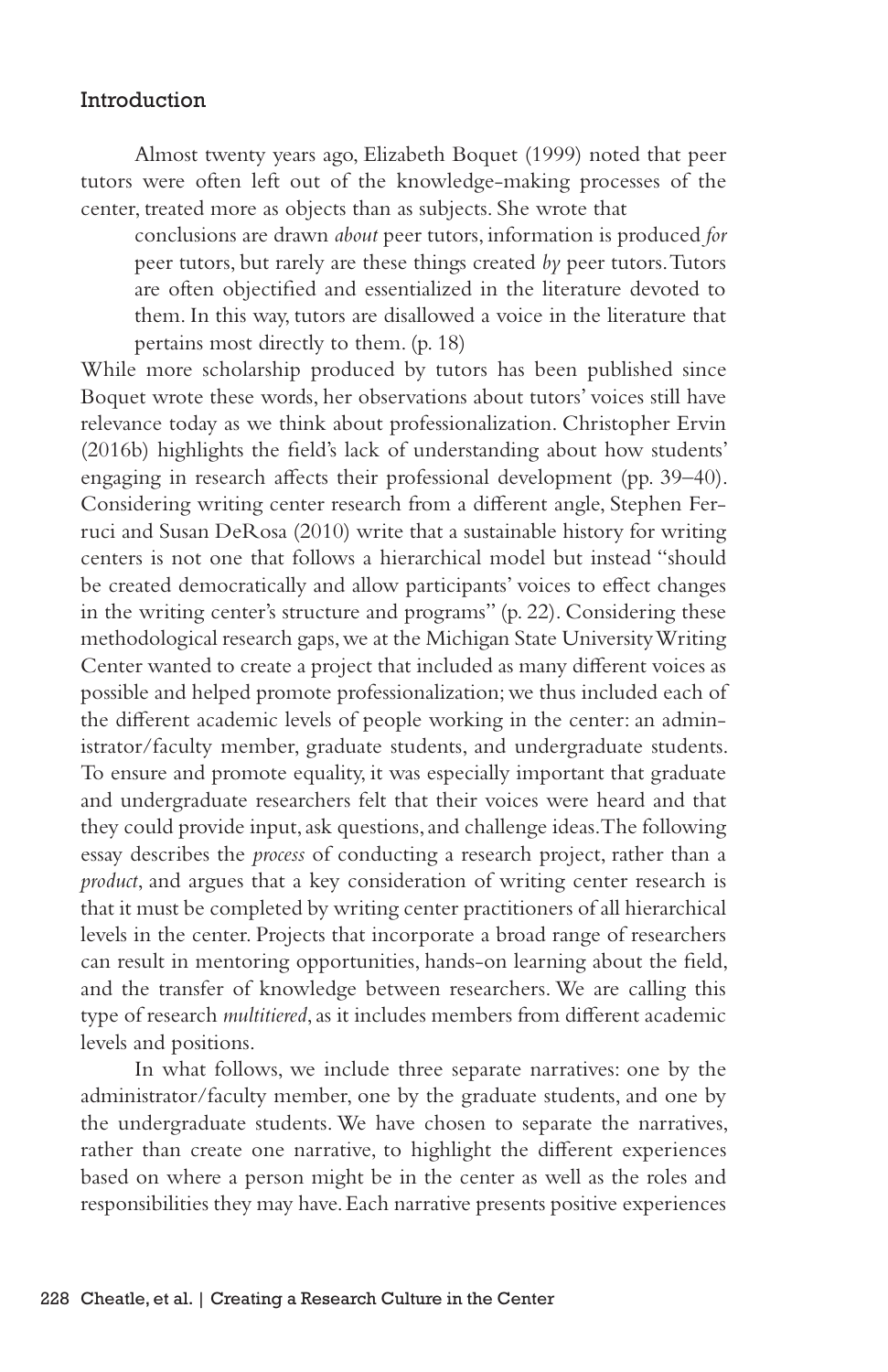and also obstacles encountered for each group of researchers; likewise, each narrative provides insights into the professional development and research process of this project from the unique perspective of the author(s). Rather than focus on the content of the research or the results, the narratives comment on the benefits and drawbacks of conducting research in writing centers. These narratives also recognize the importance of personal narratives when thinking about research, professionalization, and mentoring (Rowan, 2009, p. 15). In addition to recounting personal experiences, each narrative includes a list of recommendations from the specific group of researchers—recommendations we feel are broadly applicable, flexible, and useful in different institutions and centers. Last, at the end of each narrative, a section written collectively by all the article's authors connects the individual narratives to relevant theory and scholarship.

## Professionalization

Because of the wide variety of researchers working in the center, it was essential for us to have a broad view of professionalization. When thinking about the professional-development opportunities students might need, we prioritized professional development that could be learned and used within the writing center *and* in their own programs and majors. In doing so, we wanted to provide those who might have careers in writing center studies with skills they could use in the future, as well as to provide those who would work elsewhere with transferable skills to apply to their own disciplines, majors, and careers. Karen Rowan (2009) acknowledges that graduate-student administrators (GSAs) enter the writing center with a variety of backgrounds and argues they should learn more about the field, noting that even though most GSAs are not in rhetoric and composition (much less writing center studies), they should still be introduced to writing center scholarship and theory (p. 40). By introducing students graduate and undergraduates alike—to writing center scholarship and theory, we were able to orient toward what "other disciplines define as evidence-based research" (Driscoll & Perdue, 2012, p. 36).

By centering consultants as researchers, we were able to learn by doing (McWey, Henderson, & Piercy, 2006, p. 261); furthermore, we could focus on Leonore McWey, Tammy Henderson, and Fred Piercy's (2006) idea that everyone on the research team benefits from taking part in the research process (p. 258). We often talked about how this project not only benefits students who use the writing center for individual consultations but also benefits us through professionalization. By using research to highlight professional development, we were following Rowan's (2009) recommendation that the writing center community must be more ex-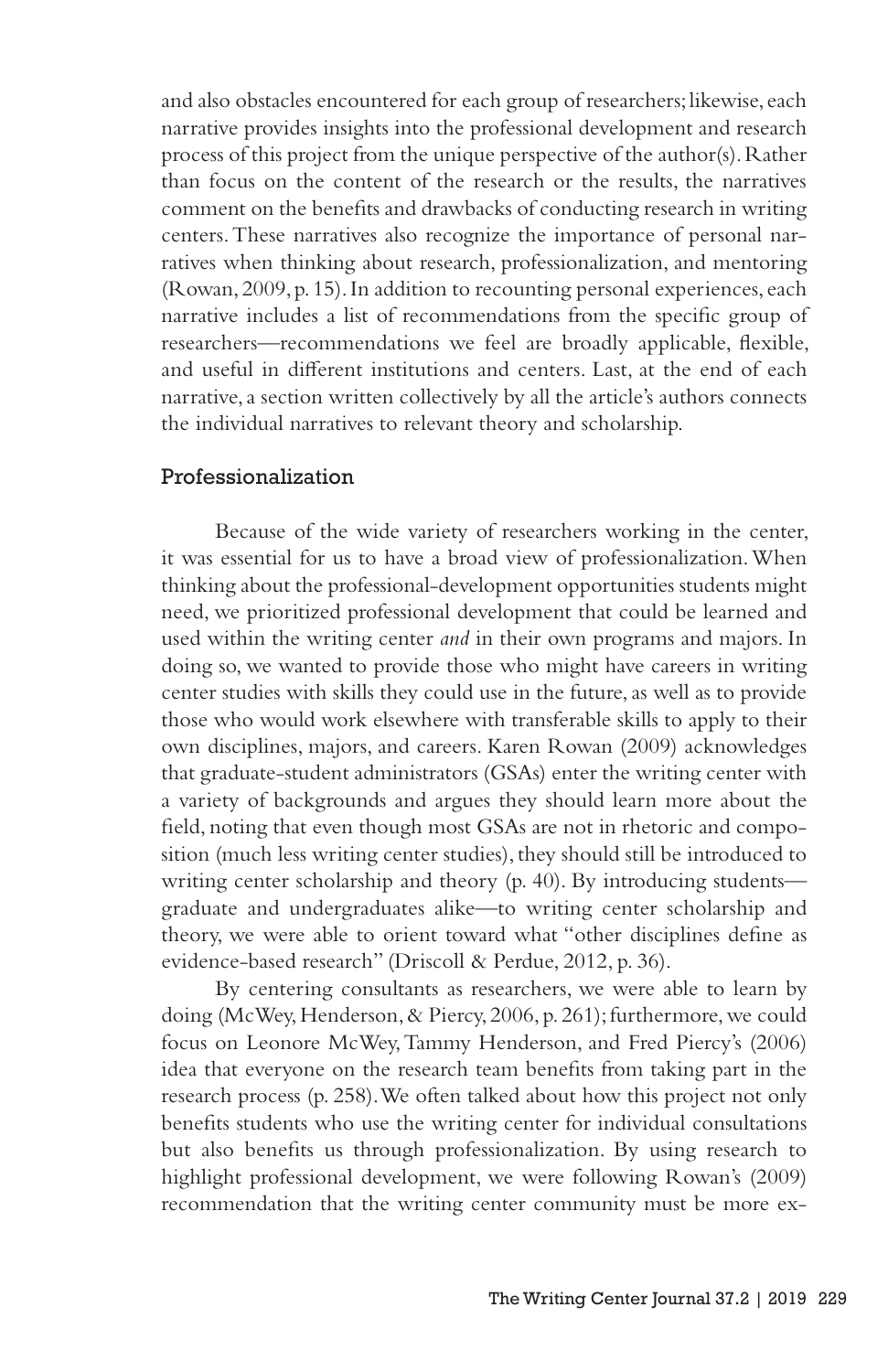plicit in approaching professional development, especially through developing mentoring programs (p. 14). This type of professional development takes the form of learning research skills, learning how to mentor and be mentored, writing reports, and having opportunities to present and publish. Jennifer Courtney (2009) positions research at the core of writing center professionalization, suggesting that "professional community within a writing center (directors, tutors, work-study students) can be fostered through much discussion and immersion into writing center research combined with the agency of lived experience of tutoring" (p. 131).

By encouraging students to find their voice in the research conversation, we found we can leverage the dual position of our consultants: they are both consultants *and* students, and including them across research processes empowers them to contribute their own knowledge while shaping discourses about themselves. This approach allows consultants, according to Sarah Liggett, Kerri Jordan, and Steve Price (2011), to explore different research methodologies, thus preparing them to be critical thinkers within the research and work they see clients bringing into the center, through their classwork, and within the jobs they will be doing in the future; furthermore, tutors (or, in our case, consultants) are in the best position to understand the workings of the center. Ferruci & DeRosa (2010) and Ervin (2016a) argue that peer tutors are uniquely positioned to comment on writing centers and have insights administrators may overlook; and Renee Brown, Brian Fallon, Jessica Lot, Elizabeth Matthews, & Elizabeth Mintie's work (2007) provides proof of this. Additionally, consultants have a vested interest in improving the center because doing so may improve their own work environment and may enhance their specific consultations. The writing center administrator or consultant-as-researcher may provide additional agency for writing center studies scholars who may often feel marginalized in their institutions, and perhaps in their disciplines. Additionally, it is important for students to know that serious research can be, and is, conducted in writing centers. According to Ferruci and DeRosa (2010), institutional administrators and faculty members (outside of the center) have a better idea of writing center praxis when centers conduct research (p. 31). This type of research can make explicit for others the often invisible work we engage in within the center and beyond; all of this validates the center as a place of research, which can serve to provide more legitimacy in the eyes of the institution, rather than only as a student service.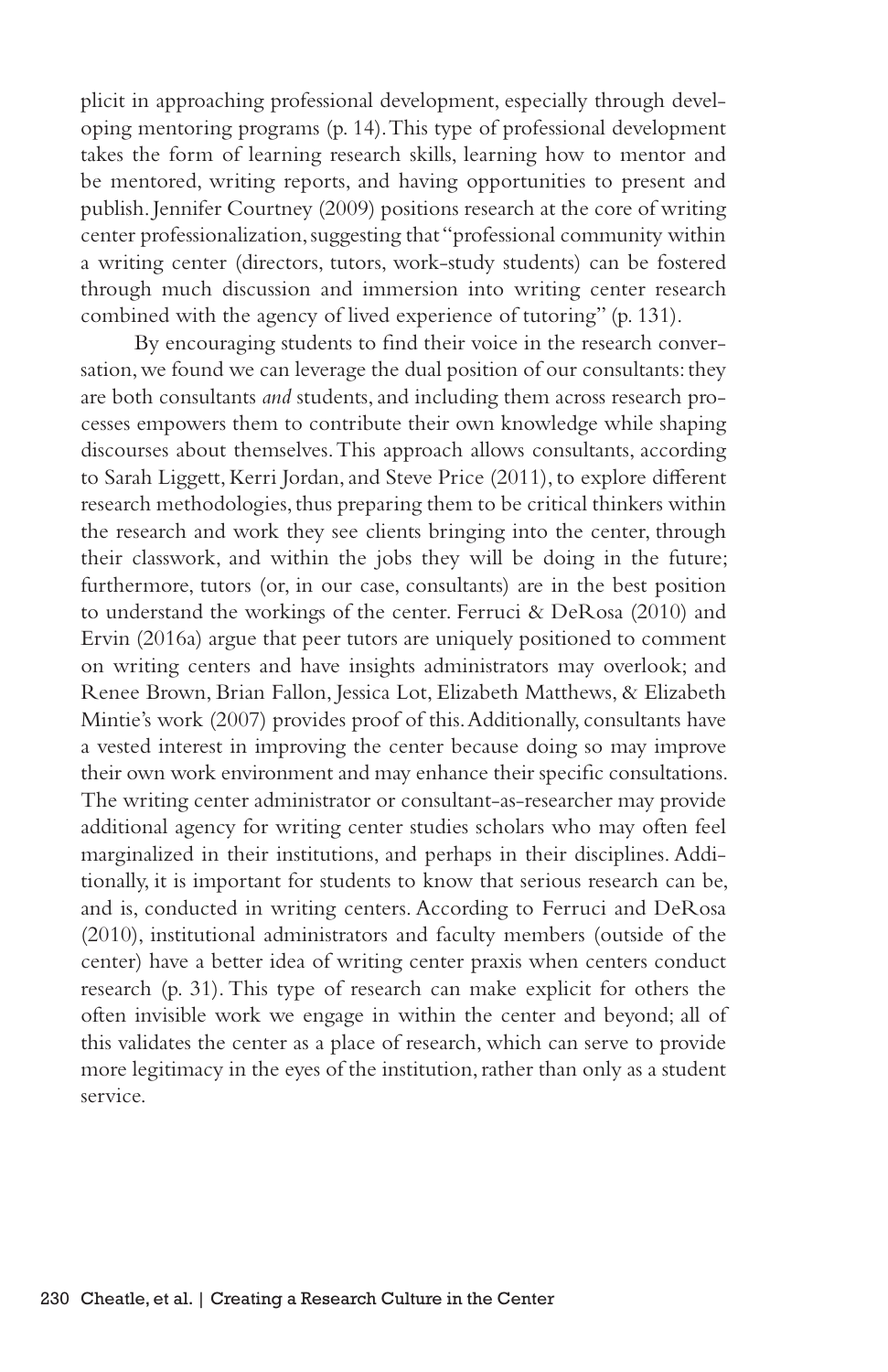#### Background and Methods

The Writing Center at Michigan State University employs nearly 100 undergraduate and graduate-student consultants, twelve graduate-student coordinators, two associate directors, and a director. Research has long been a staple within our center, undertaken both by administrators and consultants; however, our research focus has become even stronger as we seek to train graduate and undergraduate students to work not just as consultants in our center but within the field of writing center studies more broadly. In an attempt to increase professional-development opportunities for all students, especially for graduate coordinators (who hold assistantships through The Writing Center), we created a more formalized project featuring a broad group of researchers; this project included an associate director of The Writing Center, six graduate-student coordinators, and two undergraduate students.

This Institutional Review Board (IRB)-approved project focused, broadly, on diversity and inclusivity in The Writing Center. We wanted to know why some students use the center and others don't. We also wanted to provide concrete ways of improving relationships with different stakeholders on campus because of our desire to create a better writing center for all students. We administered a survey to students who completed writing center consultations that consisted of between 17 and 20 questions (based on how specific questions were answered). Surveys were collected over a two-week period. The results from this research were compiled into a series of reports featuring different groups of students on campus, such as English-language learning (ELL) students and Spartan Success Scholars (a program that provides students individualized support as they transition to Michigan State University); students grouped by demographics like gender and ethnicity; and students grouped by academic focus, such as by major and discipline. Each report consisted of data analysis as well as conclusions and recommendations. The reports will be used in both the center and institution, while recommendations will be reviewed for implementation in the center through policy changes and additional research projects. Our research was supported by The Writing Center and the Michigan State University College of Arts and Letters Undergraduate Research Initiative. The narratives that follow, then, describe the process of this diversity and inclusivity study.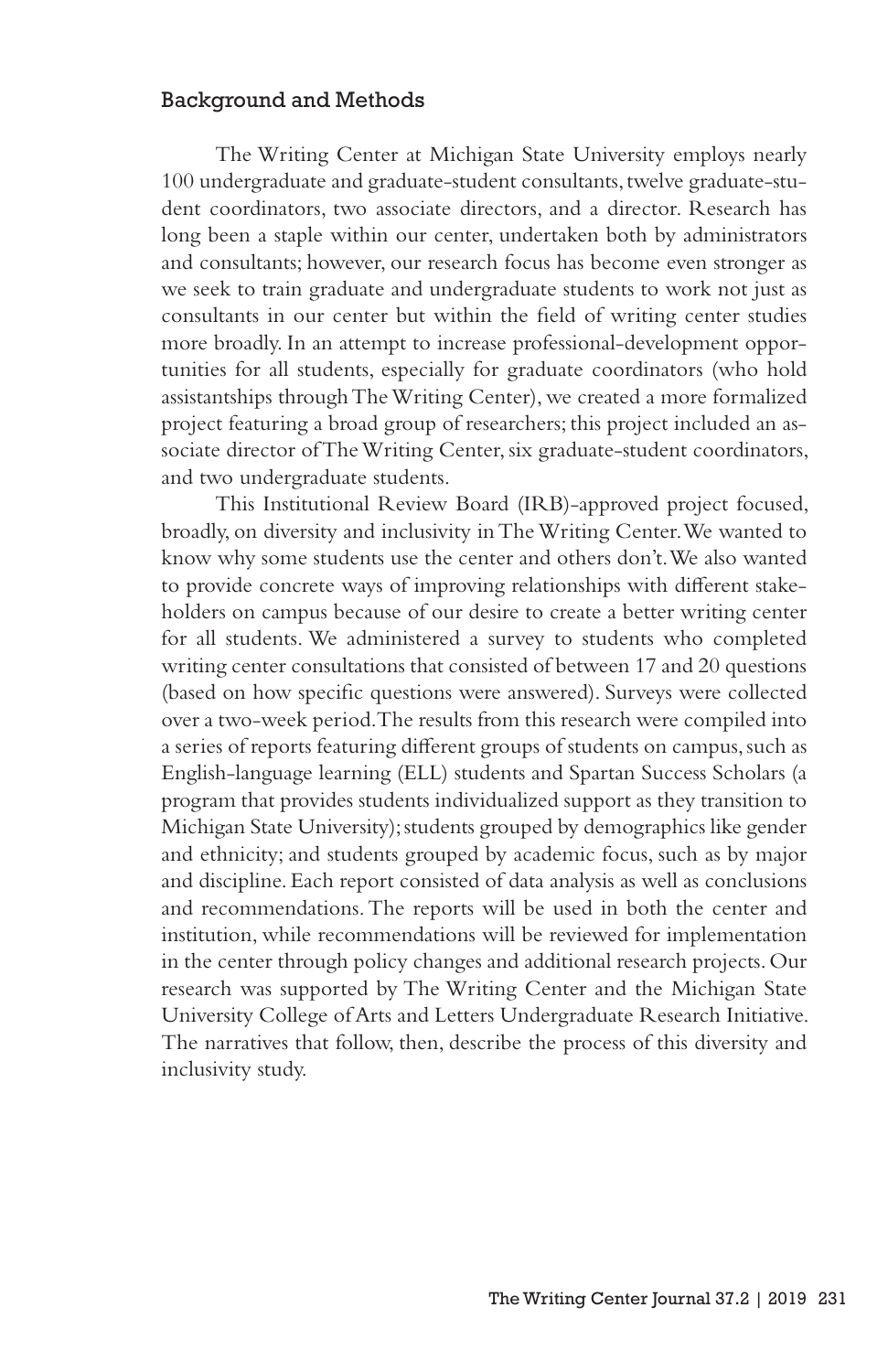## **Narratives**

## **Administrator's/Faculty Researcher's Narrative**

**Joseph Cheatle.** At the time of this project, I was an associate director of The Writing Center at Michigan State University. I have previously worked as a professional consultant at the Case Western Reserve University Writing Resource Center and as a graduate-student consultant at Miami University's Howe Writing Center. I am interested in how writing center assessment can improve the center, as well as how methods of professional development can enhance consultant learning outcomes.

The chance to participate in a multitiered writing center research project was a unique opportunity to combine aspects of research, professional development, and mentoring. For me, this project had many benefits as well as unexpected challenges. The benefits included the chance to mentor students while also creating a stronger sense of community in the center; meanwhile, the challenges included negotiating my own role in the project, addressing the difficulties that arise when working with a research team that encompasses a wide knowledge set, and managing practical and logistical issues. I believe that, overall, I was able to learn alongside the consultants, which will serve to prepare me for more of this type of research in the future.

Though this project did not necessarily meet the traditional view of a "successful" research project (i.e., peer-reviewed publication of the data), the project was successful in many different ways; in the case of this project, it was the process that was more valuable than the end product. Consultants were able to speak back to The Writing Center and the institution by generating reports regarding findings, which included conclusions and recommendations about different student populations. The researchers also had professional-development opportunities in two forms: presenting at our regional writing center conference and composing this work. The project helped create a sense of community; through the process of meeting on a biweekly basis, exchanging numerous emails, and working collaboratively on documents, we were able to develop a camaraderie that may otherwise have been lacking. Part of this sense of community was that consultants had additional buy-in to the success of the center and its initiatives: consultants felt they were part of the center and its success, rather than just employees.

One of the most difficult aspects of this type of research, for me, was determining my role as an administrator/faculty member: mentor, primary investigator, collaborator, facilitator, and so forth. Although I assumed numerous roles throughout based on the circumstances, I ultimately decided on the primary role of a guide or facilitator, which allowed the consultants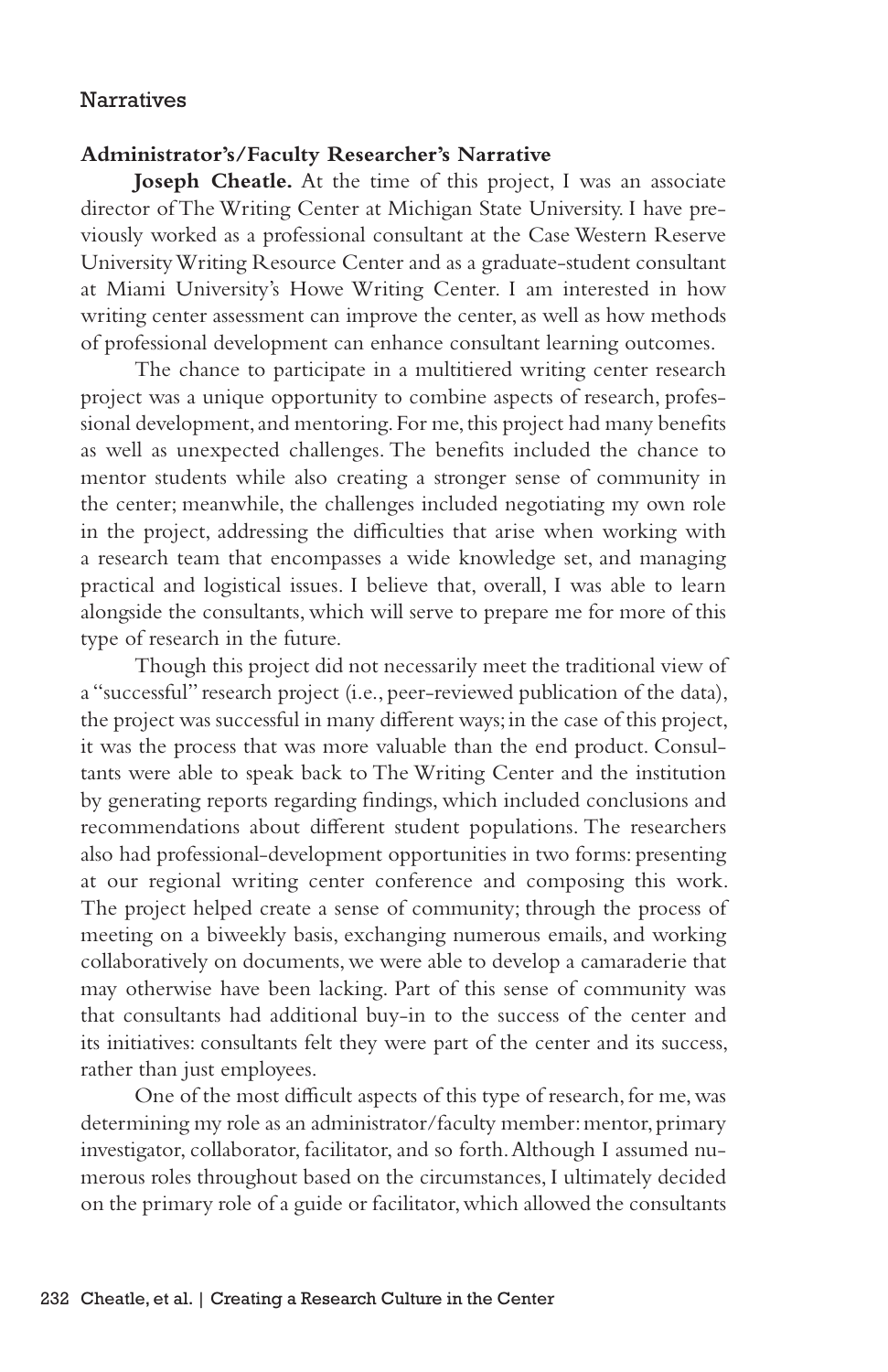to create their own project and to enhance their agency; furthermore, as a facilitator, I tried to shift authority across the project by placing the student researchers at the center. They completed the research project and wrote the reports as the principal agents while I provided advice and guidance. Rather than reining in their ideas and ambitions, I encouraged them—allowing students to follow their own lines of questioning, adopt their own processes, make mistakes, and experience successes. It also meant emphasizing teamwork and collaboration among the different students. As a mentor and guide, I stepped in to provide explanations of the research process to students and, occasionally, provided more direct instruction. For example, I took a more active role in explaining what type of questions could be used in surveys to get the desired results, and I provided more direct instruction about how to disseminate the work to The Writing Center and the institution. I also tried to scaffold the work into manageable and distinct parts, with many moments and drafts when I could provide feedback to the students. Through a process involving experimentation, overt instruction, and trial and error, students were able to take ownership of the research process by creating multiple drafts of each component and, ultimately, a completed research project.

Another difficulty, and something I learned from, concerned the logistics related to this type of project; specifically, I learned about the importance of flexibility and adaptability. Nine different schedules had to be accommodated. Because these students are active and engaged, we also had to work with numerous other commitments beyond academic classes, including clubs, jobs, and service. These commitments made it so that, among the graduate consultants, there was only one hour that worked to meet each week; the undergraduate students also had one hour they could jointly meet each week, but it was not the same hour as the graduate students'. Therefore, I had to meet with each group separately and rely on online collaborative documents to foster communication between graduate and undergraduate students, as well as task one graduate student to provide comments and feedback to documents created by the undergraduates.

Based on lessons I learned during this project, I have a few key recommendations for other administrator/faculty members who want to create collaborative research projects in writing centers:

1. Understand consultants have a diverse set of knowledge and skills. For this project, none of the students specialized in writing center studies and, of the eight consultants that participated, only four were from the Writing, Rhetoric, and American Cultures Department (our institutional composition and rhetoric program). The other four students were from Student Affairs Administration, Public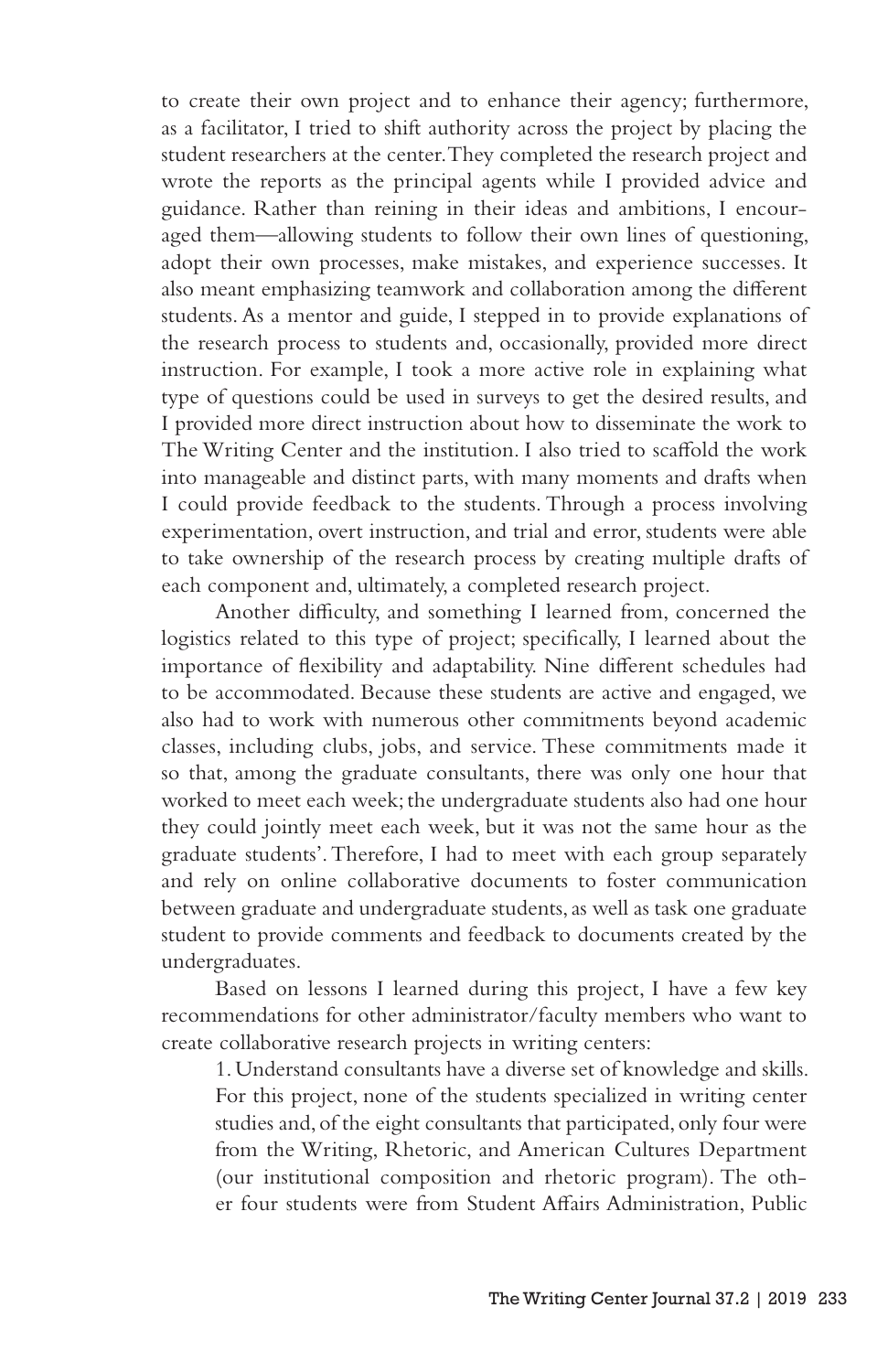Policy, and Music. Because of the broad experiences of students, knowledge about how to conduct quantitative research could not be assumed; for many, this was the first time they were engaging in quantitative research and assessment. The broad experiences meant that throughout the course of the project, I needed to introduce many research principles to the students, including the best ways to gather, analyze, and disseminate information. Because we used a survey as our research instrument, we had lengthy discussions on how to create a survey, how to word survey questions, how to order the questions, how the types of responses (multiple choice, scale, open ended, etc.) allowed for different questions; how to administer a survey; how to analyze the results of a survey; and how to disseminate that knowledge to the institution and community.

2. Have a flexible idea of success. The idea, for an administrator/ faculty member, that a successful project is publishable (for renewal, promotion, or even tenure) can come into potential conflict, and be at odds with, the goals of the center that often include generally improving the center, developing consultants' professionalism, and creating community. Likewise, the desired outcomes of a research project such as this may be different for faculty/administrators, graduate consultants, and undergraduate consultants. By having a flexible idea of success, administrators and faculty members can tailor the benchmarks for a research project to a particular group of student researchers.

3. Embrace learning opportunities and cross-disciplinary ways of meaning making. As researchers come together, they bring a wide variety of research methodologies used by different fields throughout an institution. While administrators and faculty members may function as facilitators and mentors for students, there are also numerous learning opportunities for them, especially when a variety of disciplines is represented and there is a chance to learn more about interdisciplinary work in the writing center. This also provides an opportunity to introduce the field of writing center studies to researchers from other disciplines.

## **Collective reflection on the narrative.**

A central component to this narrative is the chance to create an intentional approach to mentoring graduate and undergraduate students through research (Rowan, 2009); an aspect to this intentional approach is considering the type of collaborative models to employ, that is, faculty driven, faculty mentoring, and student driven (McDorman, 2004). Mentoring writing center consultants helps develop a sense of community,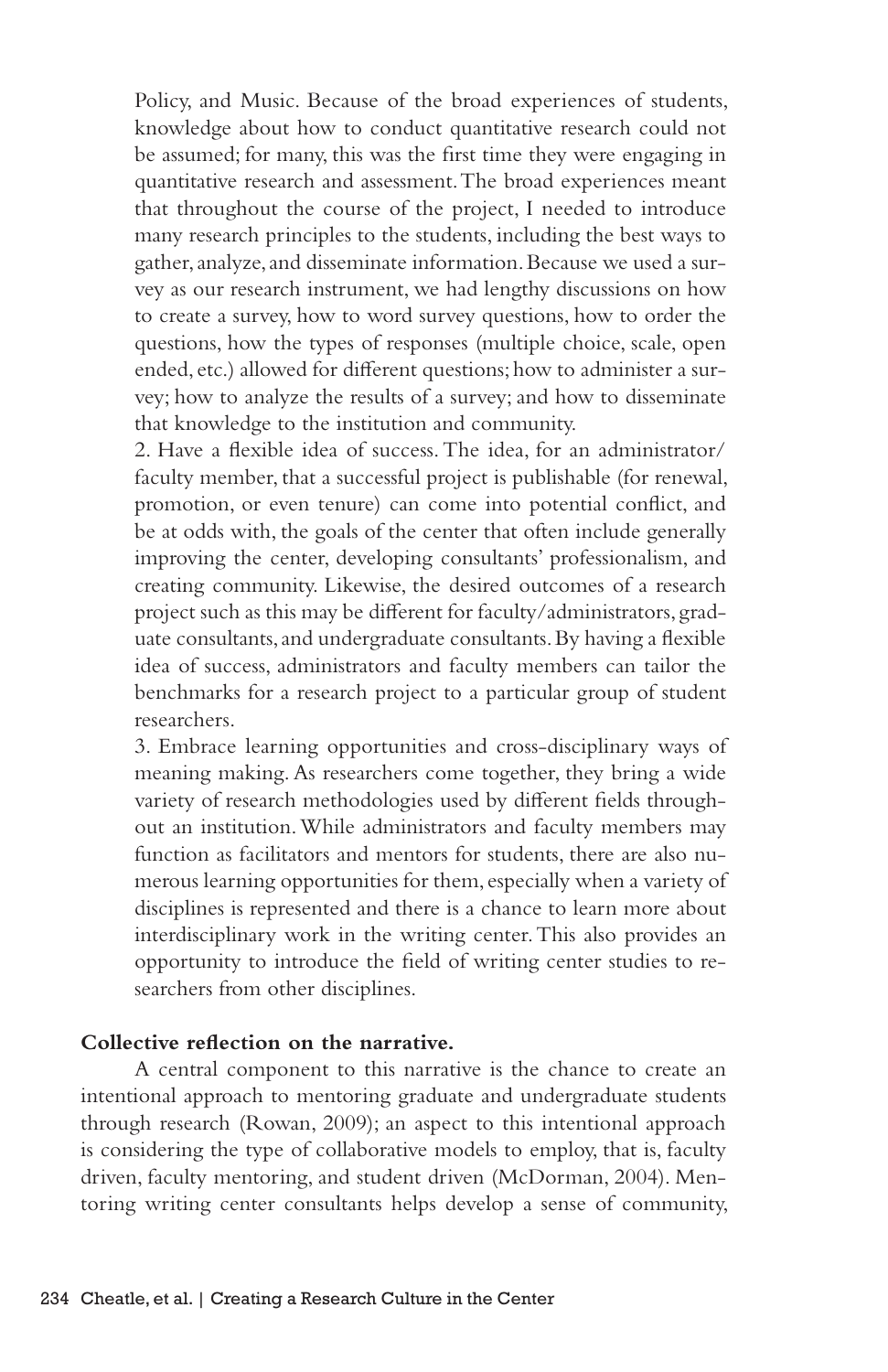prepares the next generation of writing center administrators, and provides numerous learning opportunities. Developing this sense of community through mentoring empowered the researchers and resulted in a more egalitarian writing center. Throughout this process, Joseph recognized that graduate and undergraduate consultants may have, as Ferruci and DeRosa (2010) point out, unique insights administrators might overlook. By including peer consultants in knowledge making, Joseph deliberately positioned consultants to fill the gap—wherein conclusions about peer tutors are not made by peer tutors—that Boquet (1999) noticed; additionally, this inclusivity also provided numerous opportunities for collaboration, which is central to writing centers (Harris, 1992). By applying the concept that everyone learns and benefits by working as a team (McWey, Henderson, & Piercy, 2006), this narrative shows how learning can occur for everyone: undergraduate students, graduate students, and, in this case, faculty/administrators.

## Graduate researchers' narrative.

**Kenlea Pebbles.** At the time of this project, I was a first-year student in the PhD program in Writing, Rhetoric, and American Cultures. Specifically, I am interested in cultural rhetorics and linguistic frameworks to research how culture and history intersect with environmental studies around water-based issues. My background is in composition, English as a second language (ESL) pedagogy, writing centers, education, and the social sciences.

**Colton Wansitler.** At the time of this project, I was a third-year doctoral candidate in the College of Music focusing on flute performance. My research background is based in music performance, inclusivity, and the ways in which pop culture displays different demographics.

**Autumn Laws.** At the time of this project, I was a first-year MA student in Critical Studies in Literacy and Pedagogy, in Writing, Rhetoric, and American Cultures. My research focuses on disability studies, multimodal composition, and pedagogical development. I am interested in the ways writing centers work with marginalized communities by assessing both quantitative and qualitative data and working directly with members of those communities who are using the center.

**Michael Carroll.** At the time of this project, I was a second-year MA student in the Student Affairs Administration Program within the School of Education. I am interested in studying disability services, firstyear student experiences, and higher education policy/advocacy.

**Rohitha Edara.** At the time of this project, I was a graduate student in Community Sustainability and Public Policy. My background is in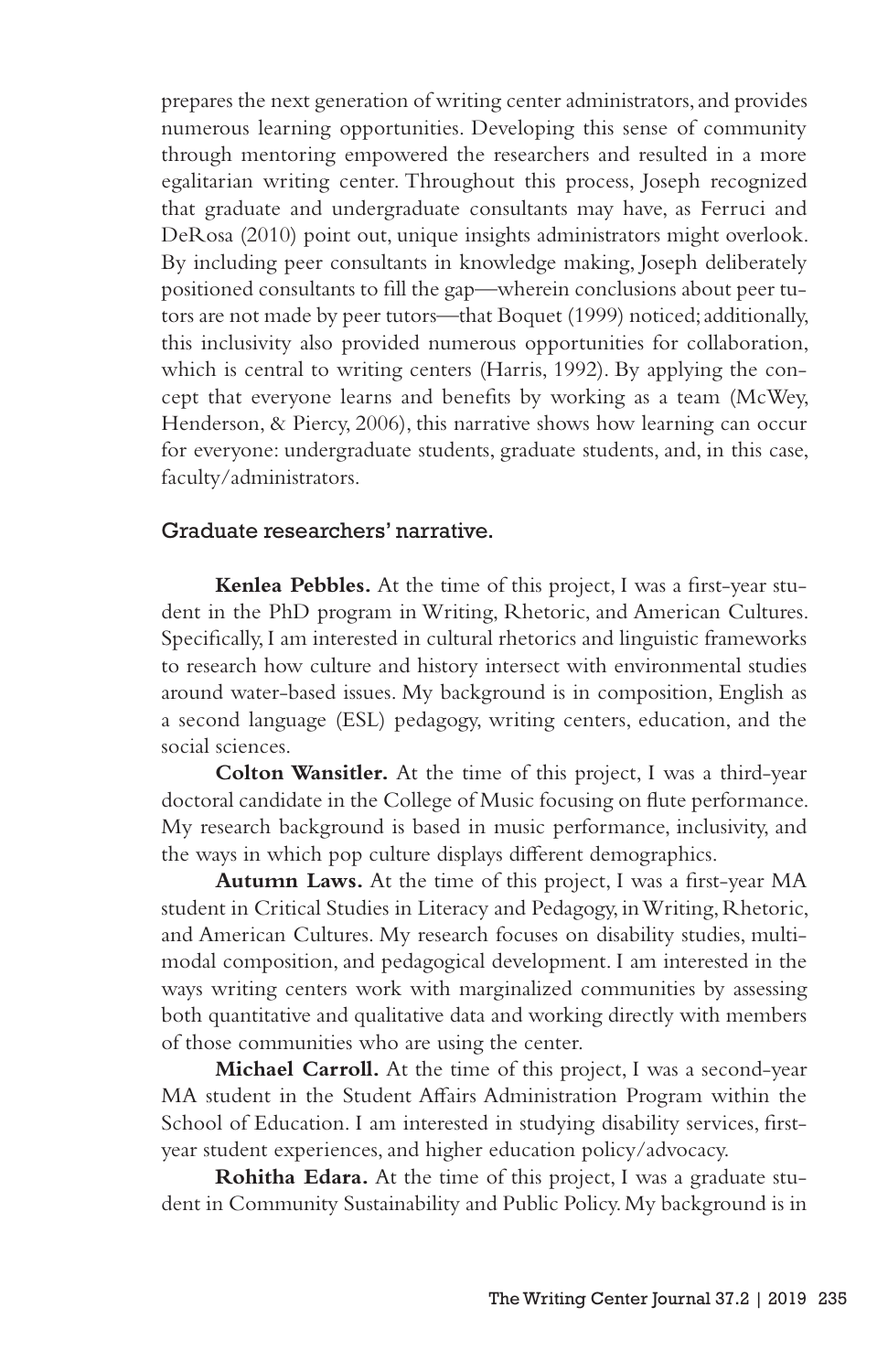political science, development policy, and nonprofit education work. My research interests are at the intersection of public policy and international development, specifically related to poverty, inequality, education, and governance.

**Julia Shapiro.** At the time of this project, I was an MA student in Critical Studies in Literacy and Pedagogy, focusing on historical rhetorics, classical reception, institutional rhetorics in the university, and gender and embodied rhetorics in political discourse. I am interested in the ways The Writing Center supports and subverts the university's rhetorical self-presentation to students and the public.

Three of us (Colton, Rohitha, and Michael) are from disciplines that would not often be considered "typical" areas of study for graduate assistants in a writing center. As graduate students on this research team, we collectively worked towards a common goal and, through our research processes, learned skills that can be applied to our future careers; collectively, we gained a number of transferable skills we could apply to our own research areas. After having first-hand experience designing the quantitative survey for this research project, Rohitha was able to answer questions and provide insights about survey design in her research-methods courses. Overall, she feels more confident in designing and analyzing surveys, an important skill in social science and policy fields; she also feels she has an advantage compared to other graduate students at her level in understanding quantitative research methods. Colton was able to gain inside knowledge of working directly with people and learned how to go about forming questions and approaches to be as inclusive as possible, which has a direct correlation to his research. This skill will be incredibly useful in the completion of his doctoral dissertation, which involves creating a survey for multiple musicians about small ensembles and their effectiveness. In addition to the above skills, Michael learned important analytical and assessment skills when it comes to reviewing survey results and conducting research. Specifically, he learned how to organize and review the research data and to consider critically how these results could affect The Writing Center in the short and long term. This analytical knowledge and experience are important for careers in various functional areas within higher education, especially work related to assessment. Because Michael is interested in conducting assessment in the future, working collectively to use the data we gathered to formulate improvements to writing center policies was valuable.

Those of us who are in more traditional writing disciplines (Julia, Autumn, and Kenlea) or had previous writing center experience (Kenlea) also learned new skills transferable to our studies. Specifically, we learned how to conduct research projects with other graduate and undergraduate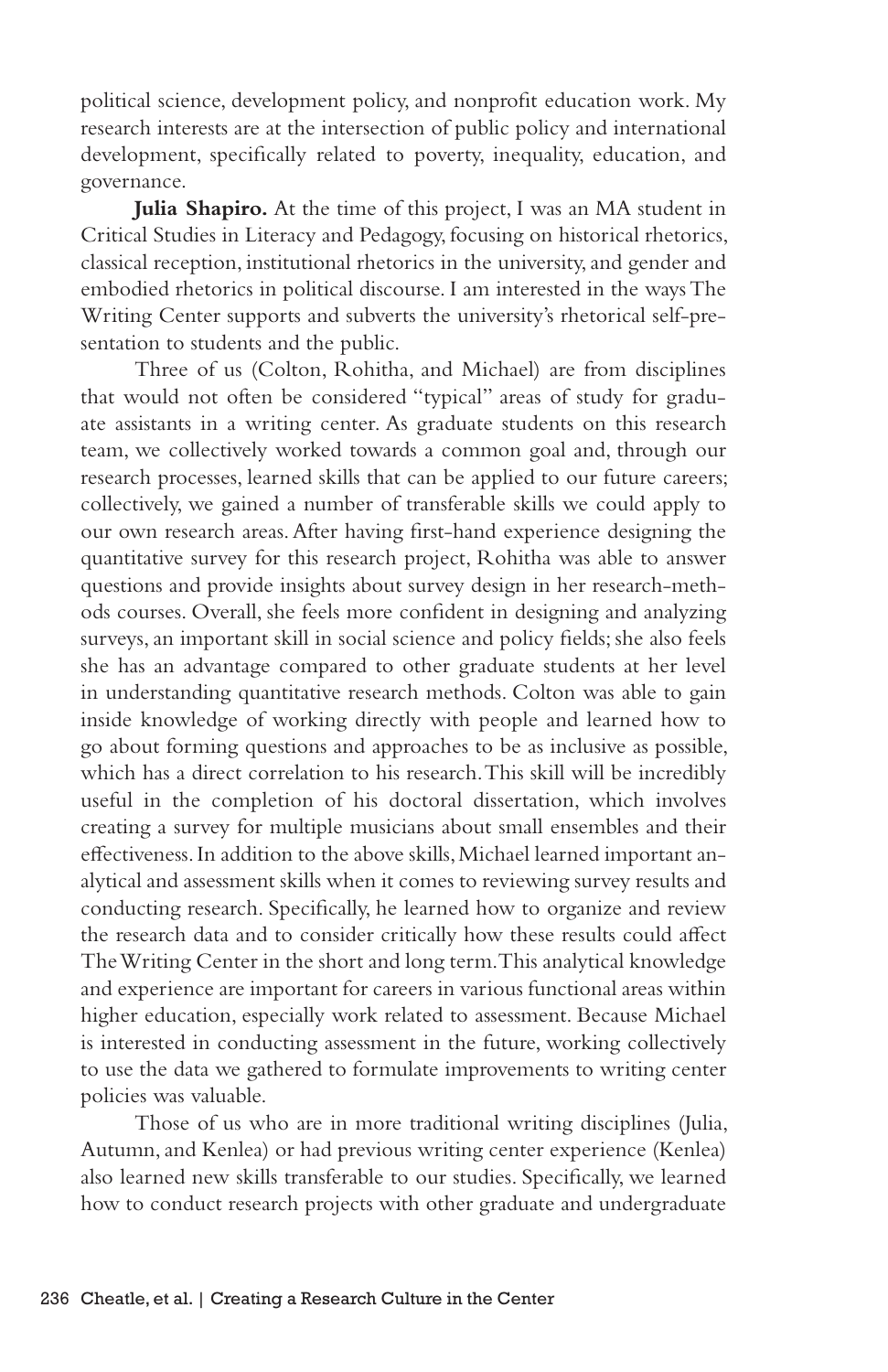consultants as well as how to undertake research about students who utilize the center. Kenlea gained valuable insights about survey design and focus, collaboration, guidance, and mentoring. She also learned by working with colleagues how a project is designed: developing a subject, designing a questionnaire, analyzing data, presenting findings, writing a collaborative research paper, and mentoring undergraduate researchers at various points along the way. In working on this research project, Autumn transferred these skills into other projects for The Writing Center. For instance, she is interested in better understanding the ways writing center policy affects not only student perceptions of the writing center but also faculty perceptions of the center as a student resource. Her current project builds upon this research project; she is working on developing a language inclusivity statement for The Writing Center to emphasize that the center will honor differences in language and dialect. After having worked to develop a comprehensive survey to assess the ways diverse populations use the center, the inclusion of a language-statement policy can clarify the role of the center as a space for multilingual students. Exploring this kind of research within the center can prepare her for a diverse array of professional work, as she not only learned skills applicable to academic spaces but also practiced working as a team member and researcher; additionally, Autumn intends to take these skills into the classroom as a teacher.

All of us learned about research processes while developing critical research skills. Research is very important to us as graduate students because so much of what we do and work on in our fields is research based; we are learning to create and design our class projects—as well as independent projects—that will become our theses, dissertations, and publications. And, through this project, we had the opportunity to gain many rhetorical *and* technical skills, including designing surveys, analyzing quantitative data, presenting at conferences, and completing reports. Initially, we had to complete the Institutional Review Board (IRB) process to work with human subjects. Completing the IRB was important because many of us are conducting research involving human subjects for our graduate work, and it was beneficial to understand the process by which research projects are approved by the institution. For the writing-oriented graduate students, the valuable skill of learning how to begin working with quantitative data taught us the ways these kinds of data can be analyzed and assessed in the settings in which we work. As writing-oriented scholars, we tend to deal primarily, if not exclusively, with qualitative data in our research practices; by using quantitative data, we became familiar not only with the process of reading the data but also with resources such as SurveyMonkey and Excel spreadsheets to break down and analyze the data to answer our research questions.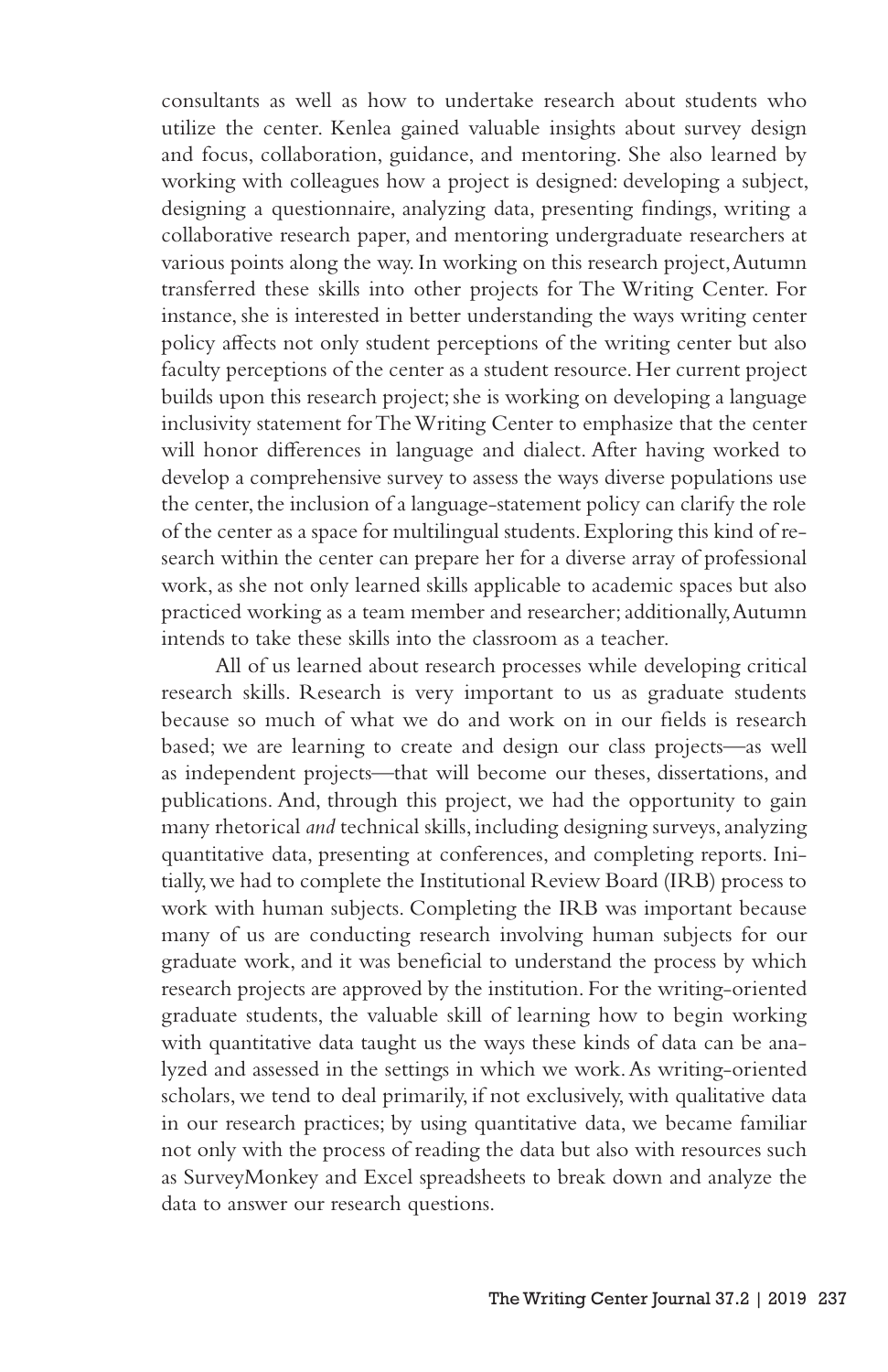Another important set of tools we learned from this project was the social skills required to work in a research team. Some of us had never experienced working on a research team before and appreciated this opportunity to work with professors and experienced peers. We learned the importance of communication and collaboration in administering surveys, collecting data, and completing research projects. Although most of us, as graduate students, will work individually on a thesis or dissertation, one of us will be completing a dissertation on the importance of working with other individuals in small groups. We also know that when we enter positions as faculty, staff, or administrators, much of our work—including participating in or directing assessment efforts; identifying, selecting, and training staff; and continuing to be engaged in research—will be completed as a member of a group.

This project offered us as graduate students an opportunity to engage in assessment and contribute to writing center scholarship. These skills will help us market ourselves to employers as future administrators; for example, analyzing survey data can help an administrator make arguments for increased funding and resources. This skill, therefore, allows us the opportunity to advertise that we can offer employers (both academic and alternatives to academic) a means of understanding and expanding their organization. In addition, academic publications, in this case related to professional-skill development, can contribute prestige and clout to the center, likewise demonstrating its value to the university. Access to the data set has allowed us to pursue independent scholarly analyses. Three people presented individual papers analyzing our data at the East Central Writing Centers Association Conference, and another will present at the International Writing Centers Association Conference—this is not an opportunity students always obtain through coursework. Last, our work, at its best, has the possibility of revealing previously unrecognized problems at our center, which can be more readily addressed or raise questions for further study.

We have three recommendations from our perspective as graduate consultants that could benefit this type of multitiered research in the future:

1. It would be helpful to build upon previous research projects or existing data within the center. For example, our writing center has kept data on its clients since 2009. Our research group collectively chose our topics without necessarily drawing on these data. We might have more profitably started out with a deeper investigation into what past and more recent data reveal. It would also have been helpful to draw upon existing research in our center, but this was the first large-scale project we had conducted. Consultants beginning their writing center research in the next school year might return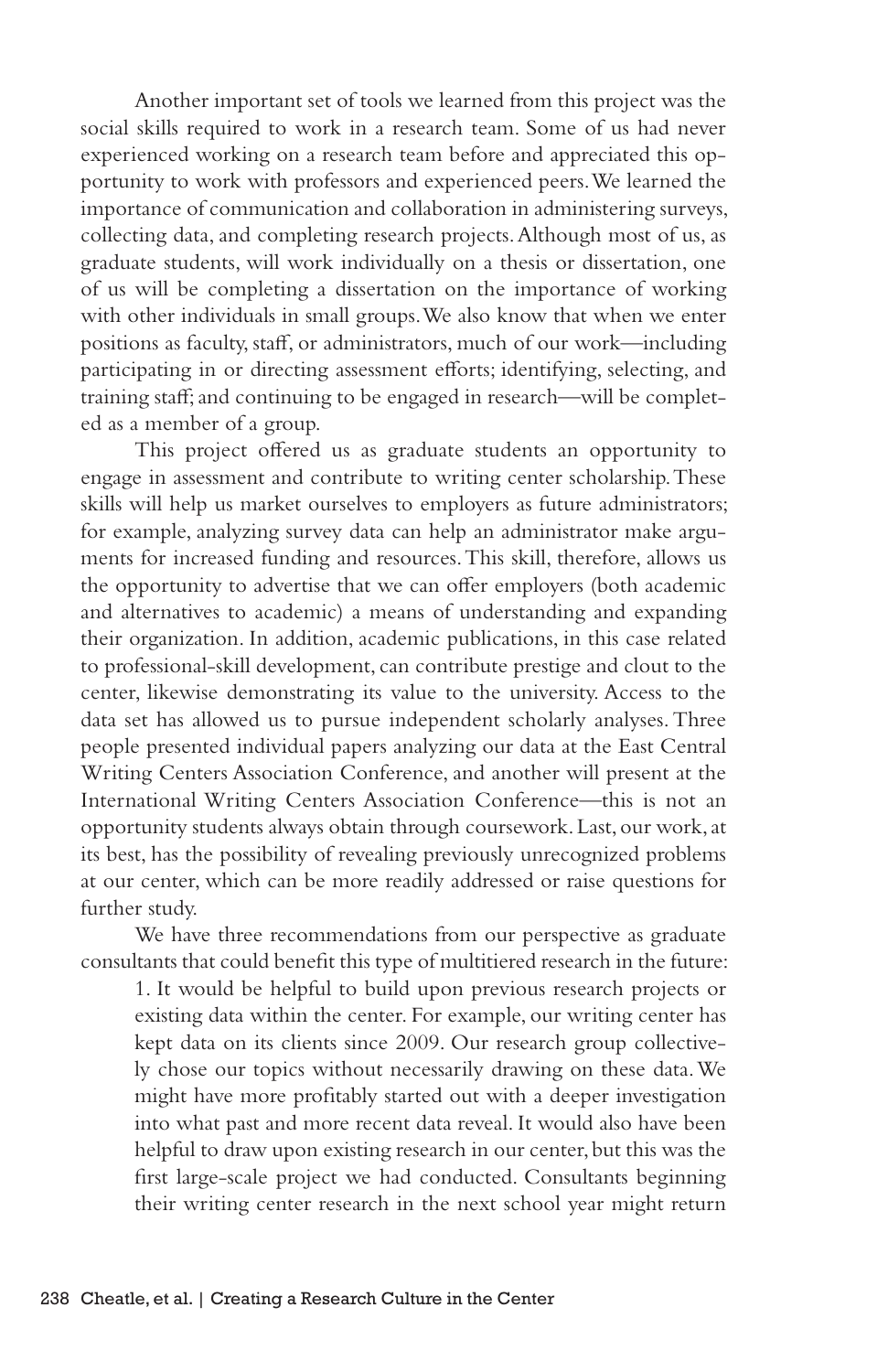to past data gathered, and research engaged in, and will also be able to use our group's results as a starting point from which they can conduct further explorations on the topics they identify as most pressing.

2. It would have helped to meet as an entire team, face to face, more frequently. While knowing how difficult it was to align all nine participants' schedules, we believe it would have been beneficial to set biweekly meetings with the entire research team to better collaborate instead of using only regular staff meetings where, inevitably, there would be other things to discuss. We think meeting as an entire team would have helped us better include the undergraduate students and learn more from them. For example, we used the term *first-generation students* in our survey and did not include an explanation for it. For all of us, the meaning of this term was quite clear, but as our clients were responding to the survey, we realized most of them needed clarification. If the entire research team had participated in the survey-creation sessions, there is a chance we would have recognized this issue earlier and addressed it. Overall, a more consistent meeting time dedicated to the creation and assessment of the survey could have been beneficial for the administrator/faculty member, graduate students, and undergraduate students involved in the research.

3. Considering how many of the students involved in this project were based in the humanities, several of us had not worked on developing and analyzing such a comprehensive survey. With that in mind, it could have been beneficial to learn more about how these sorts of studies are organized and assessed before trying to develop our own project. This research could have been better executed if we, as researchers, had been more cognizant of the conversations surrounding how surveys are best designed and administered; how survey data can be analyzed and presented; and how writing center administrators and scholars converse about quantitative research.

## **Collective reflection on the narrative.**

Central to this narrative are the research, mentorship, and professional development graduate consultants engaged in through this project. In general, this project provided graduate consultants an opportunity to learn more about the field (Rowan, 2009); for those who were inclined, the project provided them a chance to prepare as future writing center administrators (Liggett, Jordan, & Price, 2010). Additionally, the skills gained from this project, particularly as they relate to empirical research, speak to the recommendations outlined by Neal Lerner (1997), Rebecca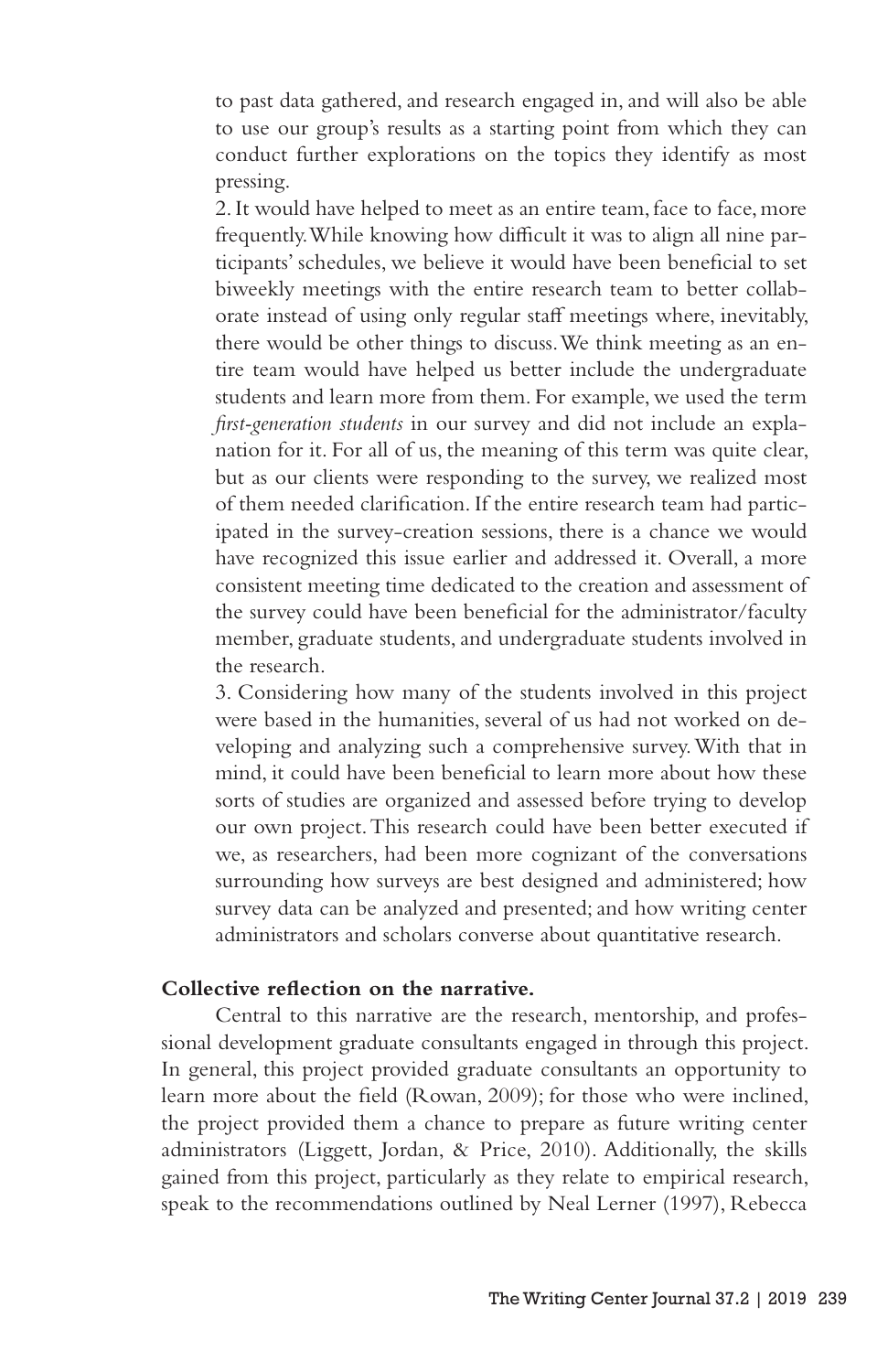Day Babcock & Terese Thonus (2012), and Dana Lynn Driscoll & Sherry Wynn Perdue (2014). In addition to preparing graduate students for potential writing center jobs and conducting persuasive research, this project allowed the graduate consultants an opportunity to explore different facets of mentoring in the center. By being mentored, and doing the mentoring Ervin (2016b) encourages, we can see how easily the work can be measured and quantified by relationships and community building. These mentor/mentee relationships are measurable in the sense of productive output in the form of internal as well as professional development.

#### Undergraduate Researchers' Narrative

**Rachel Wahl.** At the time of this project, I was a senior in the Professional Writing Program at Michigan State University. I fell in love with the Professional Writing Program as a first-year student when I was trying to discover what I wanted to pursue in school. I completed the peer-tutor training course in fall 2015 and have worked in the center since spring 2016. The Writing Center is the one job I actually enjoy coming to, and it's such a great feeling to know I can be of use to others.

**Alexis Sargent.** At the time of this project, I was a sophomore undergraduate student in the James Madison College and Honors College at Michigan State University, studying Social Relations and Policy, with aspirations to be a policymaker or federal judge in the future. I completed the peer-tutoring course in spring 2016 and started working at The Writing Center at the beginning of the 2016–2017 school year. Mentoring students through their writing and working as a writing consultant are parts of the job I as a student find fulfilling.

The research project The Writing Center facilitated was the first kind of research project we had ever been a part of, and we enjoyed the work. Although we were not involved in the creation and implementation of the survey (because of time and funding issues), we were involved in the work that followed: looking at the data, analyzing the responses of the students, writing reports, and disseminating our work. Because of the wide range of issues covered by the survey, we chose to investigate a specific group of students: ELL students. Our goal was to find out whether The Writing Center is meeting the needs of ELL students and, if not, how we can improve the center to better meet the unique needs of this student population. To do this, we created reports based on the results from the survey and disseminated those results to the center.

Being a part of a project like this was a new and exciting opportunity for us, and it gave us the chance to learn research skills we hadn't been taught in class. When we first attempted to critically analyze the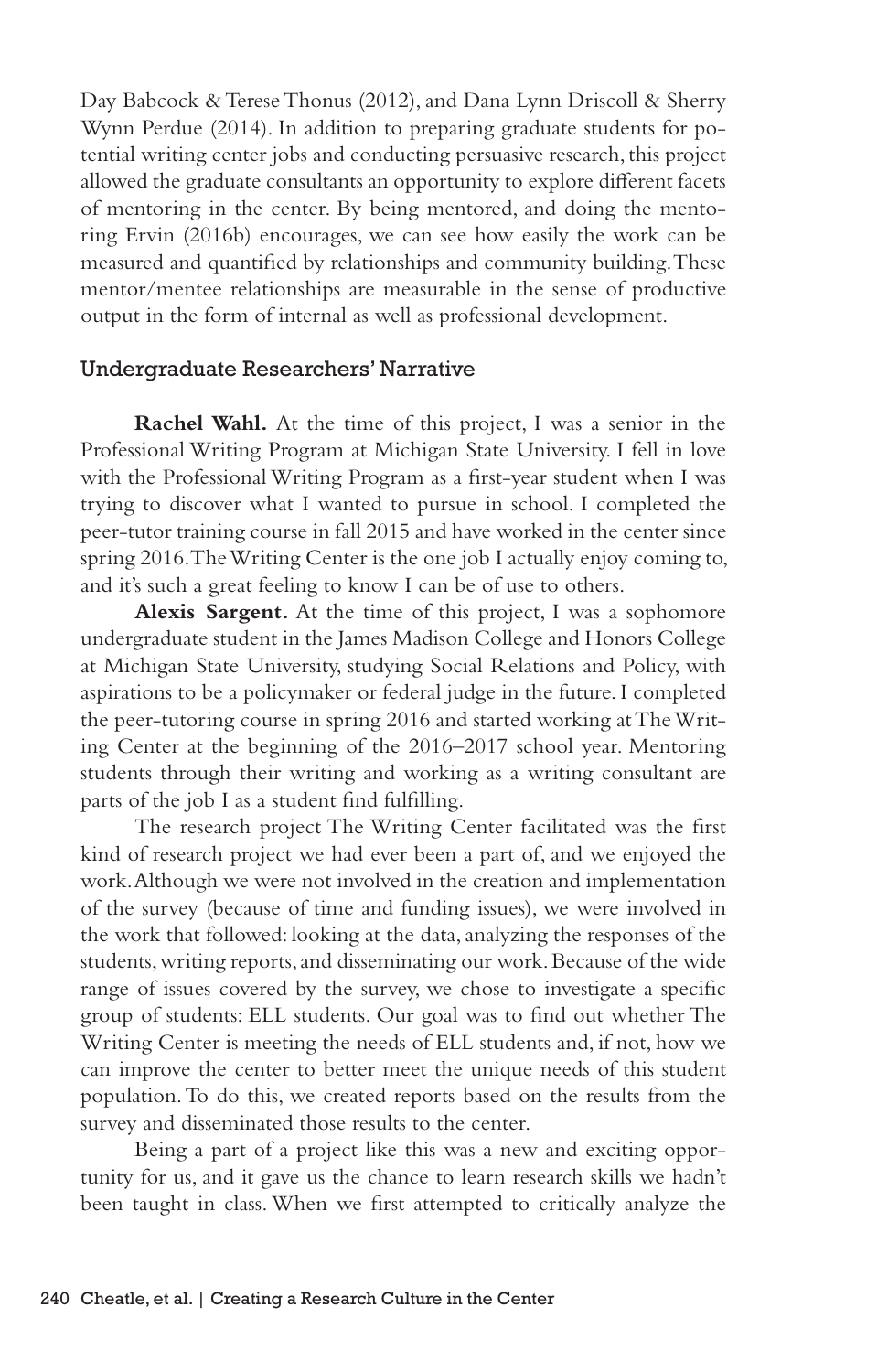data, we found ourselves unable to look beyond the surface because we were unaware of what to look for. For example, we assumed that the ELL students who came to The Writing Center were only a small number of the whole ELL population at Michigan State University (and that the ELL population mirrored the non-ELL population in size). It wasn't until working one-on-one with our graduate-student mentor, Kenlea, that we realized that wasn't the case. Kenlea showed us we may have had a biased view of how many students on campus are ELL students because we work with so many of them in the center. When we discovered that about 14% of the undergraduate student population are international students, but about 40% of The Writing Center's clients are ELL students, it changed our whole perspective. Kenlea helped us understand how our biases shaped the way we read the data and came to conclusions, as well as helped us realize we were making assumptions.

Working with Joseph, we learned essential skills in examining data, making graphs, and writing reports. For example, he showed us how, when looking at the data, to compare outcomes of distinct populations to find differences or similarities that either confirmed our assumptions or challenged them. We then learned how to sift through the results of the survey to determine what was meaningful to our goal and what could be discarded. Doing this allowed us to take what we discovered and compile it into a report.

The abilities to write tactfully and to package our data in a report were important skills to develop. For example, we chose to front load the most important information in the report's introduction so it would attract the attention of the reader and help them understand the purpose of the report. Then, for visuals, we had to think about the different types of graphs and charts we were using. Initially, we were going to use the charts generated by SurveyMonkey, but after consulting with Joseph, we began to think about how graphs and charts function as an extension of our words and should be effective rhetorical and communication tools. We learned that a recommendations-and-conclusions section is important to relay what we have learned and to discuss how to apply that learning to the future. Writing the report was challenging, as we had to condense so many ideas, explanations, and research; however, Joseph showed us examples of past narratives he and others had written to give us an idea of how to start, how to format it, what to include, and what not to include. These models gave us the tools we needed to be able to create successful narratives, which can prove useful for future research.

There were also opportunities for professionalization beyond the center, particularly in discussing and reflecting upon our experiences as members of this project. This was our first opportunity to present at a con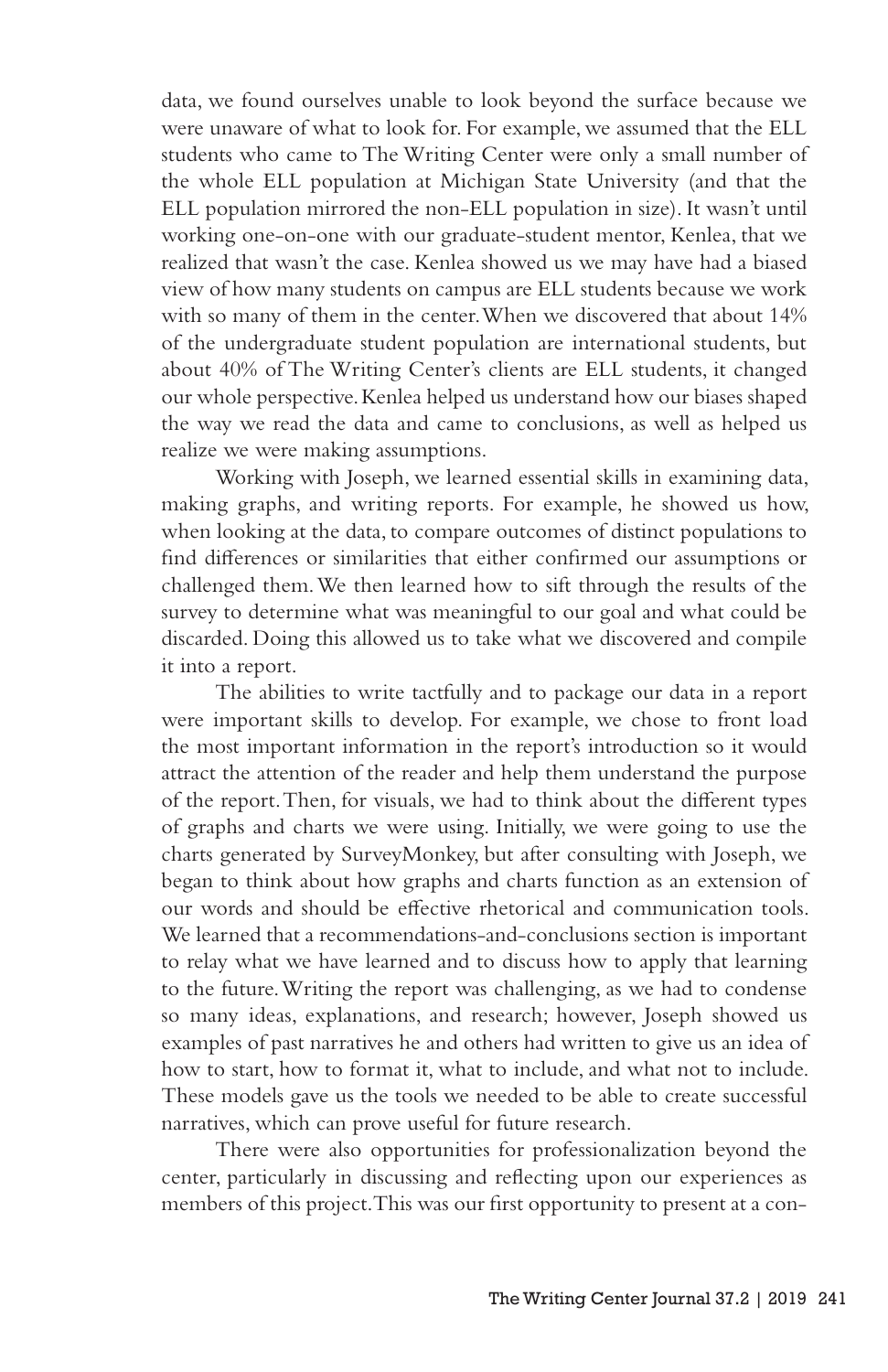ference, the East Central Writing Centers Association Conference, which was a good learning experience. Both of us were tasked with creating narratives similar to this one to relay our experience and learning to other people so they could be more knowledgeable about how to approach research within their own centers. The presentation we delivered allowed us another venue, beyond the reports we wrote, to disseminate our data and share our findings. The conference itself was much more casual and less intimidating than we expected, and it allowed us to feel less like we were presenting and more like we were having a conversation.

Not only were the skills we gained from researching The Writing Center presentation valuable, but the skills we gained from the presentation itself were also valuable. Presenting at a conference allowed us to cultivate many transferable skills directly applicable to our career interests. For Rachel, a student who works with content strategy, data-based research, and the design of digestible deliverables, creating a presentation and observing how the audience reacted to the research directly coincided with her career interests. For Alexis, a student with aspirations to be a public servant, the act of delivering research to a crowd was important to her future career of delivering information and responding to constituent opinions. For both of us, the conference offered an opportunity to practice our professionalism. Even though we were the youngest students involved in the project, we were expected to conduct ourselves in a manner similar to the graduate students and even to the administrator/faculty member. Last, meeting many other professionals and students involved in writing centers gave us additional experiences in networking, which can help us develop important skills for the future; having weekly meetings with Joseph made us feel as if we had a central role in the research The Writing Center was working on. All in all, we believe this project was an amazing experience for us because we had the ability to work in a professional research initiative that was broad in scope and meaningful.

Despite being our first experience with a research project, this was a great educational opportunity for us, and we look forward to participating in future research projects. We offer a few key insights and recommendations for others in our position completing research in writing centers:

1. We recommend everyone should be included in all parts of the project. Throughout, we realized the importance of participating in the entire project. It was difficult to come in after the initial survey development because we did not always understand or appreciate the scope and view of the project. It's not hard to jump in and start analyzing, but if all researchers don't have a clear view of the whole picture, it's easy to overlook information and details; likewise, it is easy to focus on aspects of the research that don't add to its purpose.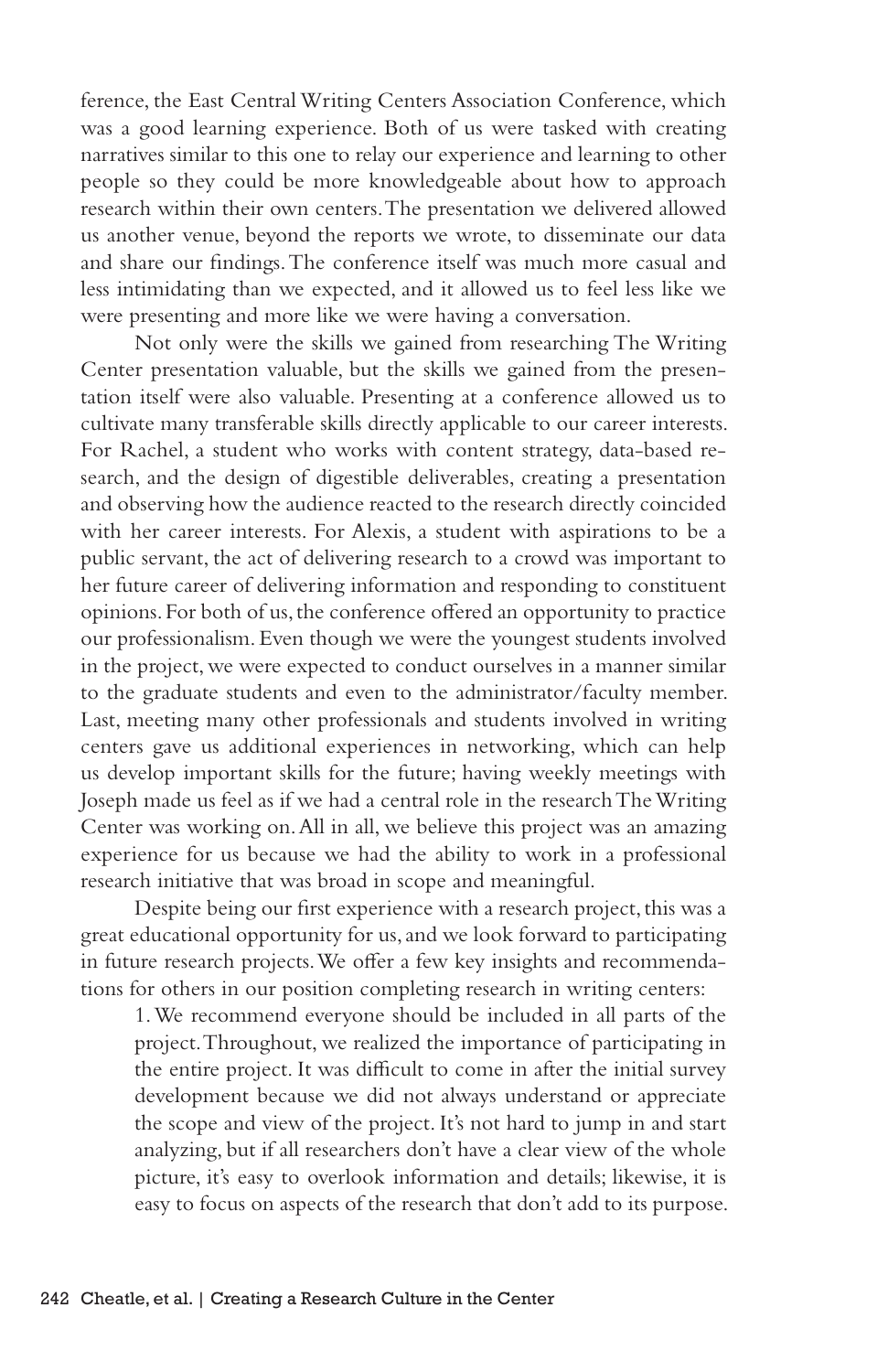For example, in our own project, we would find ourselves delving into parts of the research we believed coordinated with our research topic, but then our mentors, Joseph and Kenlea, would have to redirect our focus. Also, being part of the early development process would have let us help shape the project based on our own interests and experiences.

2. We recommend that any sort of presentation be thoroughly practiced before it occurs. At the East Central Writing Centers Association Conference, because of the large number of people involved in the research, after each member read a personal narrative, there was hardly any time to reflect on and discuss our research and experiences with audience members. It would be beneficial for future groups to spend even more time preparing for conferences with practice runs to avoid time issues like this, and it would put newer members like ourselves in an even more comfortable position.

3. We also would have liked to work more collaboratively, in person and as a group, instead of relying on web resources and wireless tools for our work together. This approach was primarily due to how busy and contrasting the schedules were of the different undergraduate and graduate team members, but we do feel we missed a large part of the cohesiveness and teamwork facets of the project. If we had been able to meet more often, the research team would have felt more like a *team* we could approach with questions, problems, and solutions; additionally, we would have been more comfortable contributing our own voices to the conversation.

### **Collective reflection on the narrative.**

This narrative highlights the importance of providing opportunities for undergraduate students to apply knowledge gained from experiences in the center *to* research. Through this experience, the different methodologies explored helped undergraduates develop and apply critical thinking, as encouraged by Liggett, Jordan, & Price (2012). Specifically, students were able to engage in the benefits of professional development through research (Rowan, 2009). These benefits included transferable skills and professional development in the form of conference presentations, reports, and this publication. The project also functioned as an introduction to what Courtney (2009) calls the "professional community" (p. 131) of writing centers; the administrator/faculty member and graduate consultants all helped the undergraduate consultants feel agency as they participated in work within the center. As members of this research team, undergraduate students had "a voice" in the research and work that came out of it (Boquet, 1999); however, their narrative also demonstrates the difficulties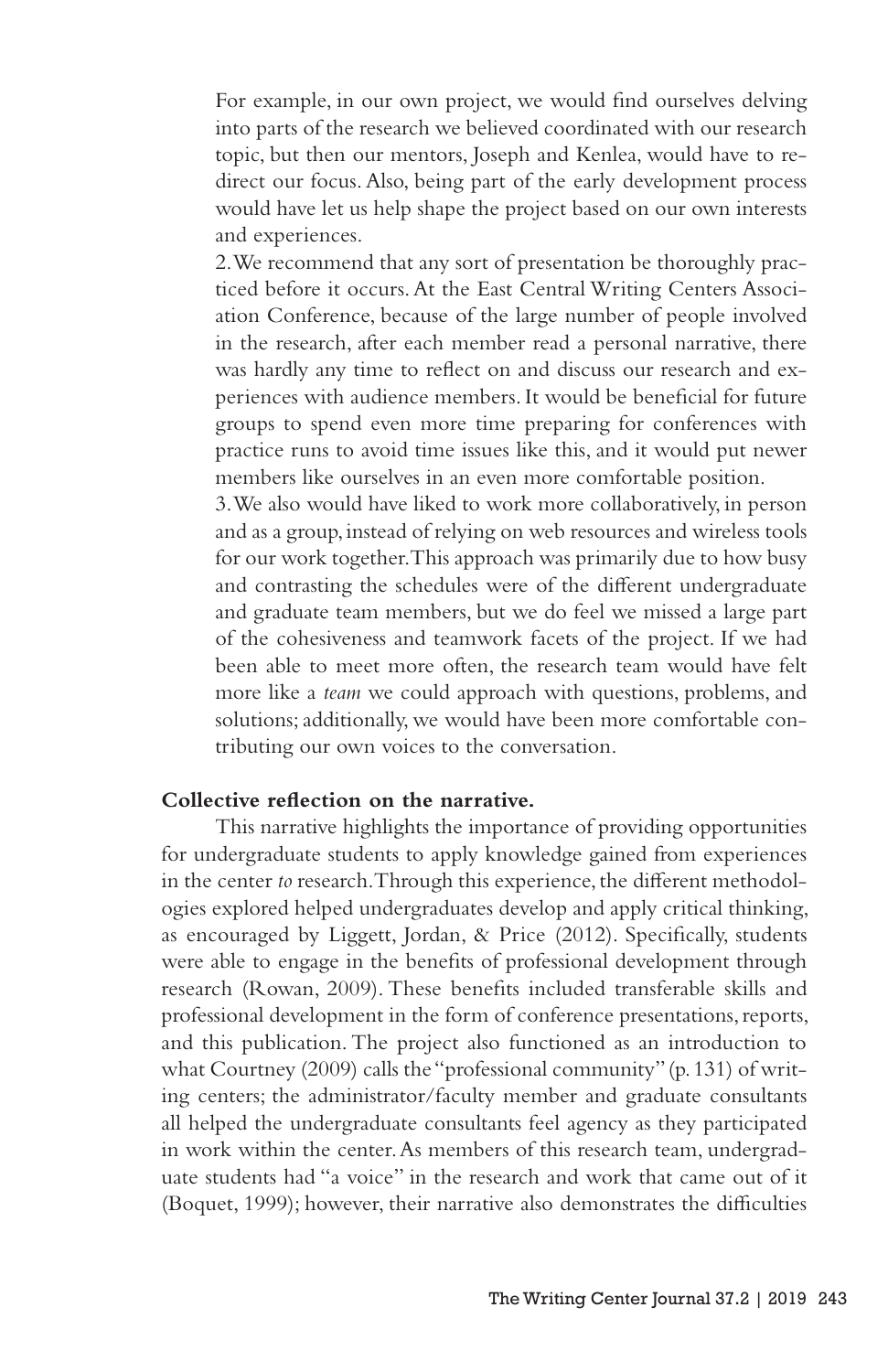of having an equal voice, which takes time, effort, and development. But, by the time the project was completed, they had not only an equal voice but also a better idea of how to get and gain authority in their own work (Ferruci & DeRosa, 2010).

#### Conclusion

While our experiences were primarily positive, it is important to recognize there are areas for improvement. One area is in the logistics of the collaborative process. Even though we all understood the difficulties of gathering as a full group, everyone (administrator/faculty researcher, graduate-student researchers, and undergraduate-student researchers) wanted more in-person collaboration opportunities and meetings. Because of the size of the team and busy individual schedules, collaboration often happened via email, during meetings with Joseph, and in Google Drive. More full research-team meetings would have helped prevent the miscommunication that can be common via email; additionally, they would have helped form a more cohesive team. A second area is also related to logistics and the timing of when the undergraduate students joined the project; it would have been ideal to have all members involved in all aspects of the research. These issues point out some of the many difficulties involved in creating collaborative multitiered research teams in writing centers.

For each tier of participants, unique benefits and drawbacks were presented in the individual narratives; however, there were also broader trends and conclusions we, as a group, want to share with others considering conducting or enhancing research in their centers:

1. Research projects can change perceptions of the writing center, whether those perceptions are the administrator's, the consultant's, or student-users'. The center is a place that provides necessary and much-needed consultations, but it is also a place that supports and lends itself to academic research that can be recognized on a larger scale. Because the center is a place of research, consultants can find topics of exploration by thinking about what questions they have about their own center and about writing centers generally. Furthermore, conducting research in the writing center invites both administrators and consultants to think critically about how research can improve the center. Research can lead to more investment from all consultants involved and, in turn, provide avenues for growth in the academic and support-services side of the center by encouraging consultant research and professionalization skills. As a result of this project, we have reports that make visible the work we do in the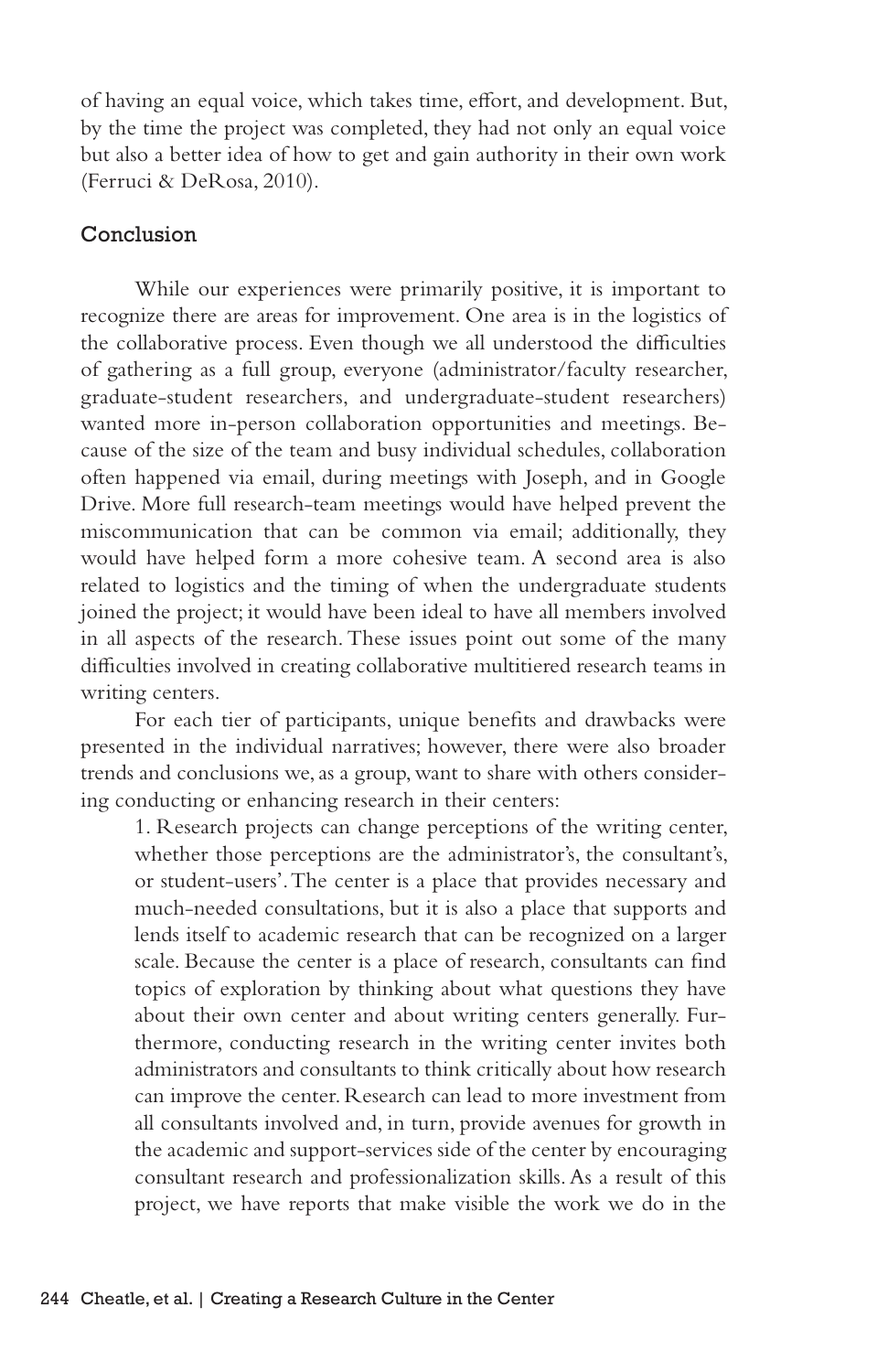center, we provide recommendations for improving the center, and we ask research questions for future research. We recognize not all writing centers may be able to complete the same type of extensive research in their center; however, considering the many benefits to various stakeholders, even a modest research project can lead to a change in perceptions of the center.

2. Research in the center can create a sense of community. According to Lisa Ede and Andrea Lunsford (2000), "Rather than a model based on highly competitive individual research, writing centers foster team-based and collaborative research . . . such research aims less toward individual advancement and more toward programmatic and institutional improvement" (p. 35). For Ede and Lunsford, the collaborative nature of writing center research fosters a sense of collaboration as well as, we argue, a sense of community and equality. In a collaborative atmosphere, everyone gets to have a voice while hearing voices not their own. Being able to leverage the strengths of each student involved in this project and the disciplinary knowledge they brought with them was extremely important. We had representatives from composition and rhetoric, music, professional writing, political science, and student affairs—with each disciplinary focus highlighting different strengths; overall, we provided support for each other and created a better collective than individual parts could have alone.

3. Research can also provide mentoring opportunities (McWey, Henderson, & Piercy 2006). Creating a more friendly research culture promoted mentoring across numerous lines. This mentoring was not necessarily hierarchical but happened in many different ways and across many different parts of the project. Because Joseph was the most experienced in writing center research, he often helped explain key concepts in writing center studies and processes related to completing quantitative research. Additionally, Kenlea helped mentor the undergraduate students in how to read the quantitative data generated from the surveys. Mentoring also occurred within specific groups. For example, graduate students mentored graduate students, and undergraduate students mentored undergraduate students. Graduate students learned from those more experienced in different aspects of the project, especially in terms of the conference presentation and reports that were completed. Meanwhile, undergraduate researchers learned from each other, and from their mentors, how to view and present data.

4. Consultants can learn and practice transferable skills and professionalization. As Ervin (2016b) points out, "Tutor researchers be-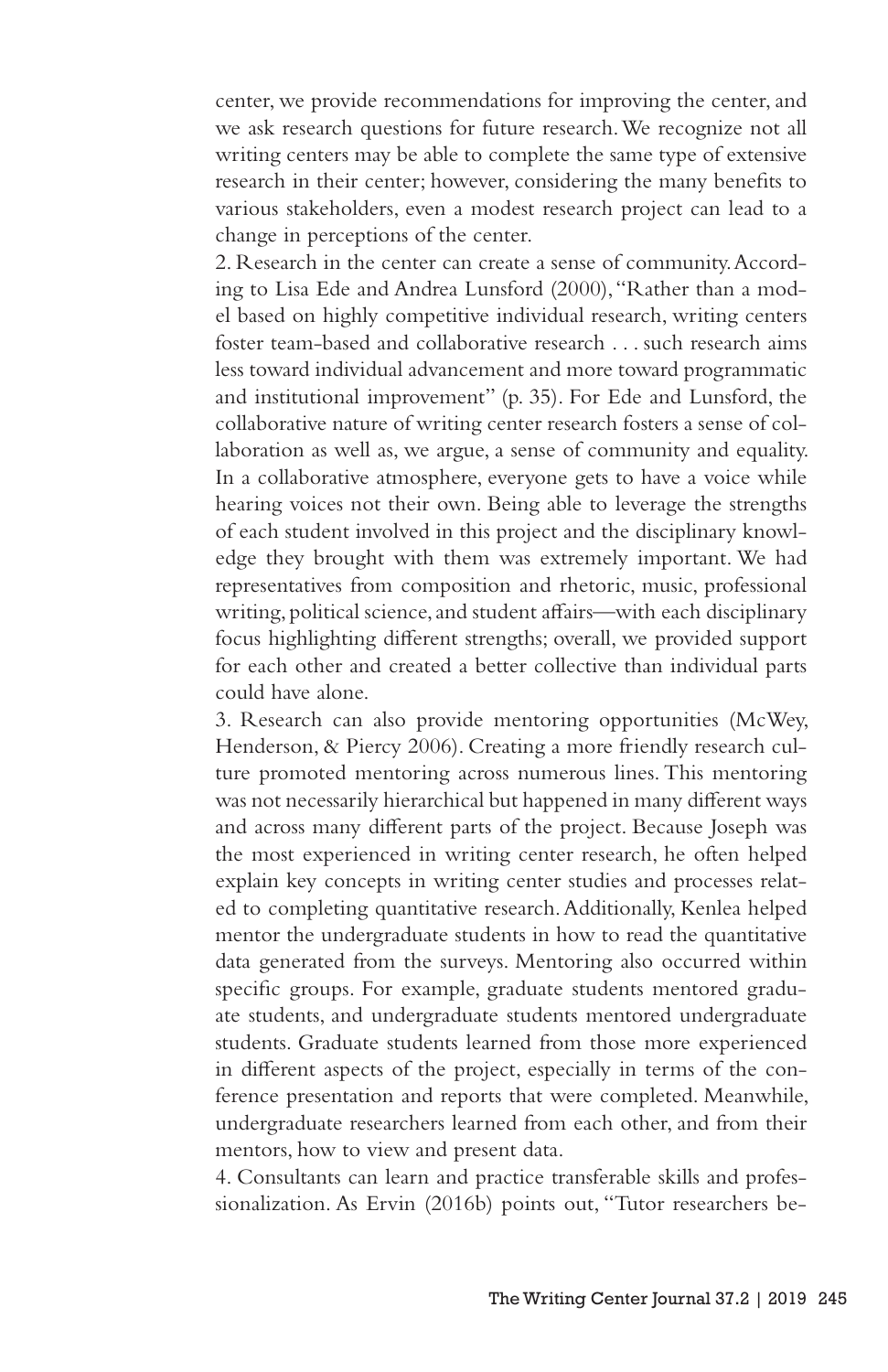come better researchers" because they learn transferable research skills (pp. 54–55). In our project, we learned how to design and distribute a survey for a particular audience. We engaged this work specifically to make the survey as inclusive as possible. We also learned transferable skills, like quantitative research methods, that we can apply to our work as future writing center administrators or to our own disciplines. This introduction to quantitative methods also had the added benefit of allowing us to speak the language of the administration and institution. As writing center graduate-student coordinators come from and will go to other fields, it is important for them to understand how qualitative and quantitative research enhance and support each other by providing different perspectives and orientations toward the same data.

5. Research in the center has the potential to help the individual writing center, the institution, and, in some cases, the broader writing center community. These projects offer the opportunity to explore what type of policies and procedures would best serve the center while making concrete recommendations for the future of the center. For example, we learned some populations of students feel comfortable bringing a wide variety of writing to The Writing Center; we also learned other students are apprehensive about bringing disciplinary writing to the center. These findings have prompted potential future research projects; for example, when thinking about ELL students, we want to know why faculty recommend The Writing Center versus the ESL lab. We also want to explore the type of training provided to consultants to work with students from different backgrounds and disciplines. Ultimately, this type of collaborative learning and research better reflects the type of work that occurs in many areas of academia (like student services) and within nonacademic workplaces.

Much like Lauren Fitzgerald (2014), we believe "there will be something to interest us all" in conducting research while preparing the researchers of the future (p. 18). This is especially true, as Fitzgerald points out, when undergraduates are included in the research process (p. 18). In the application of our work, we recognize not all centers have the chance to complete research projects (and not all centers have graduate or even undergraduate student consultants); but, because of the many benefits to the center and the people who complete the research, we encourage other centers to explore possible multitiered projects. We have seen the benefit of this type of research and hope to see it applied and developed in other writing centers; likewise, we hope to see other consultant/student populations benefiting from conducting research in their centers.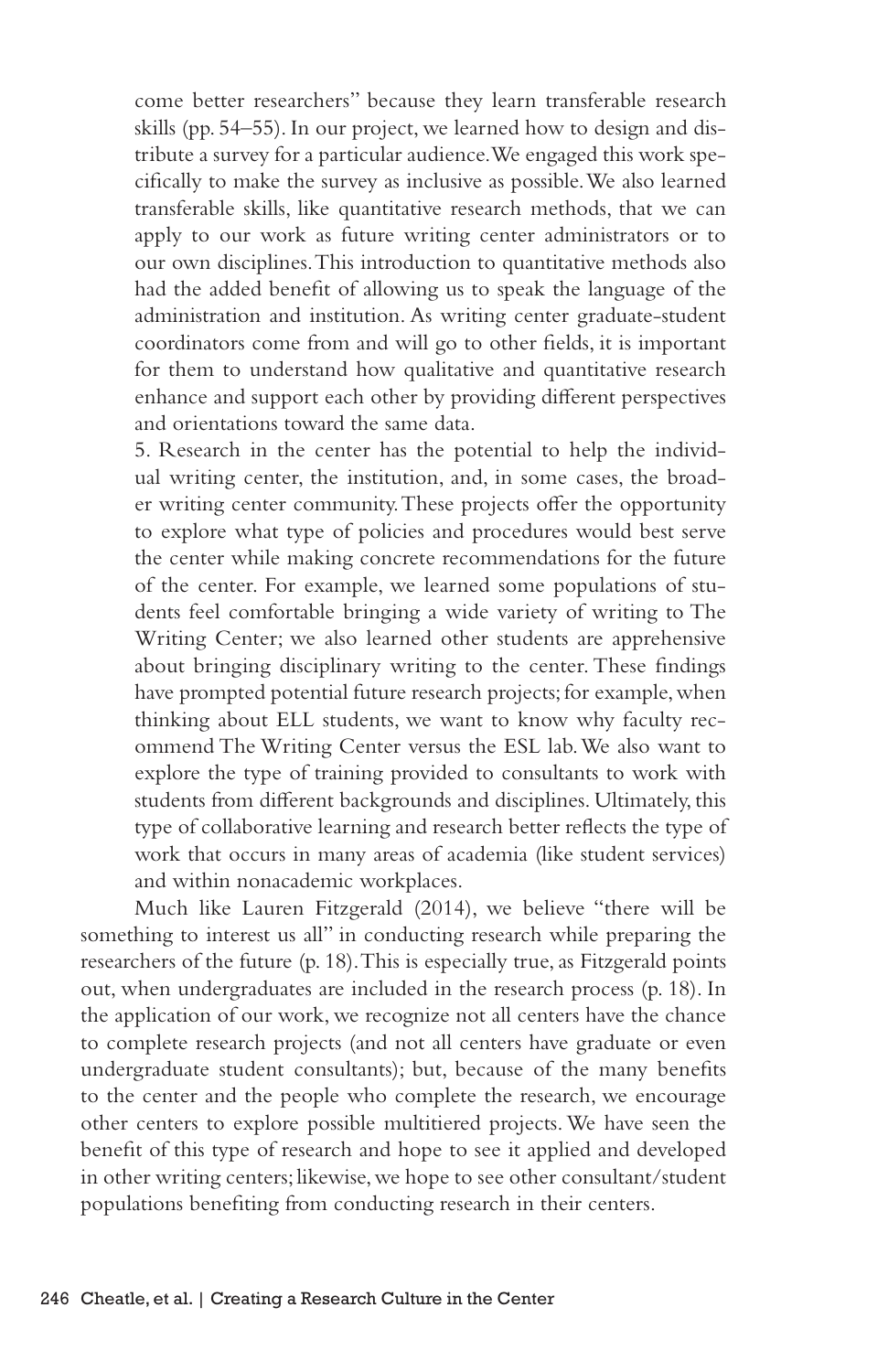#### References

- Babcock, R., & Thonus, T. (2012). *Researching the writing center: Towards an evidence-based practice*. New York: Peter Lang.
- Boquet, E. H. (1999). Intellectual tug-of-war: Snapshots of life in the center. In L. Craigue Briggs & M. Woolbright (Eds.), *Stories from the center: Connecting narrative and theory in the writing center* (pp. 17–30). Urbana, IL: NCTE.
- Brown, R., Fallon, B., Lott, J., Matthews, E., & Mintie, E. (2007). Taking on turnitin: Tutors advocating change. *Writing Center Journal, 27*(1)*,* 7–28.
- Courtney, J. P. (2009). *Performing student, teacher, and tutor of writing: Negotiating ideas of writing in a first-year writing course and writing center tutorials*. (Unpublished doctoral dissertation). Retrieved from ProQuest Digital Dissertations. (AAT 3360423)
- Driscoll, D. L., & Perdue, S. W. (2012). RAD research as a framework for writing center inquiry: Survey and interview data on writing center administrators' beliefs about research and research practices. *Writing Center Journal, 34*(1)*,* 104–133.
- Driscoll, D. L., & Perdue S. W. (2012). Theory, lore, and more: An analysis of RAD research in *The Writing Center Journal*, 1980–2009. *Writing Center Journal, 32*(2)*,* 11–39.
- Ede, L., & Lunsford, A. (2000). Some millennial thoughts about the future of writing centers. *Writing Center Journal, 20*(2)*,* 33–37.
- Ervin, C. (2016a). The peer perspective and undergraduate writing tutor research. *Praxis: A Writing Center Journal, 13*(2).
- —- . (2016b). What tutor researchers and their mentors tell us about undergraduate research in the writing center: An exploratory study. *Writing Center Journal, 35*(3)*,* 39–75.
- Ferruci, S., & DeRosa, S. (2010). Writing a sustainable history: Mapping writing center ethos. In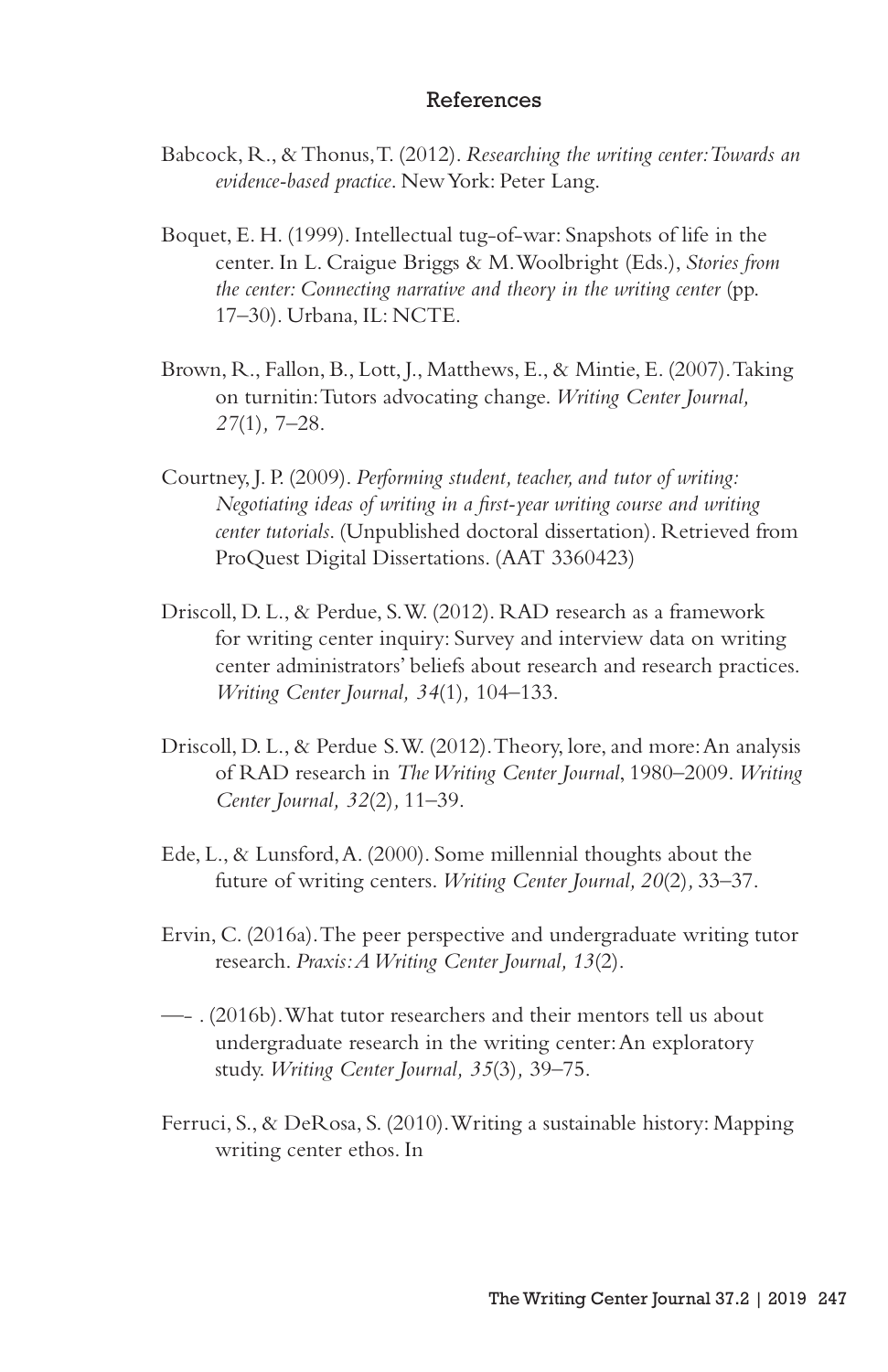- C. Murphy & B. L. Stay (Eds.), *The writing center director's resource book* (pp. 21–32). New York: Routledge.
- Fitzgerald, L. (2014). Undergraduate writing tutors as researchers: Redrawing boundaries. *Writing Center Journal, 33*(2)*,* 17–35.
- Harris, M. (1992). Collaboration is not collaboration is not collaboration: Writing center tutorials vs. peer-response groups. *College Composition and Communication, 43*(3)*,* 369–383.
- Lerner, N. (1997). Counting beans and making beans count. *Writing Lab Newsletter, 22*(1)*,* 1–3.
- Liggett, S., Jordan, K., & Price, S. (2011). Mapping knowledge-making in writing center research: A taxonomy of methodologies. *Writing Center Journal, 31*(2)*,* 50–88.
- McDorman, T. (2004). Promoting undergraduate research in the humanities: Three collaborative approaches. *CUR Quarterly, 25*(1)*,*  39–42.
- McWey, L. M., Henderson, T. L., & Piercy, F. (2006). Cooperative learning through collaborative faculty-student research teams. *Family Relations, 55*(2)*,* 252–262.
- Rowan, K. (2009). All the best intentions: Graduate student administrative professional development in practice. *Writing Center Journal, 29*(1)*,* 11–48.

**Joseph Cheatle** is Director of the Writing and Media Center at Iowa State University.

At the time this article was written, the authors **Kenlea Pebbles**, **Alexis Sargent**, **Colton Wansitler**, **Autumn Laws**, **Rachel Wahl**, **Michael Carroll**, and **Rohitha Edara** were all students at Michigan State University. Autumn Laws is currently affiliated with Syracuse University.